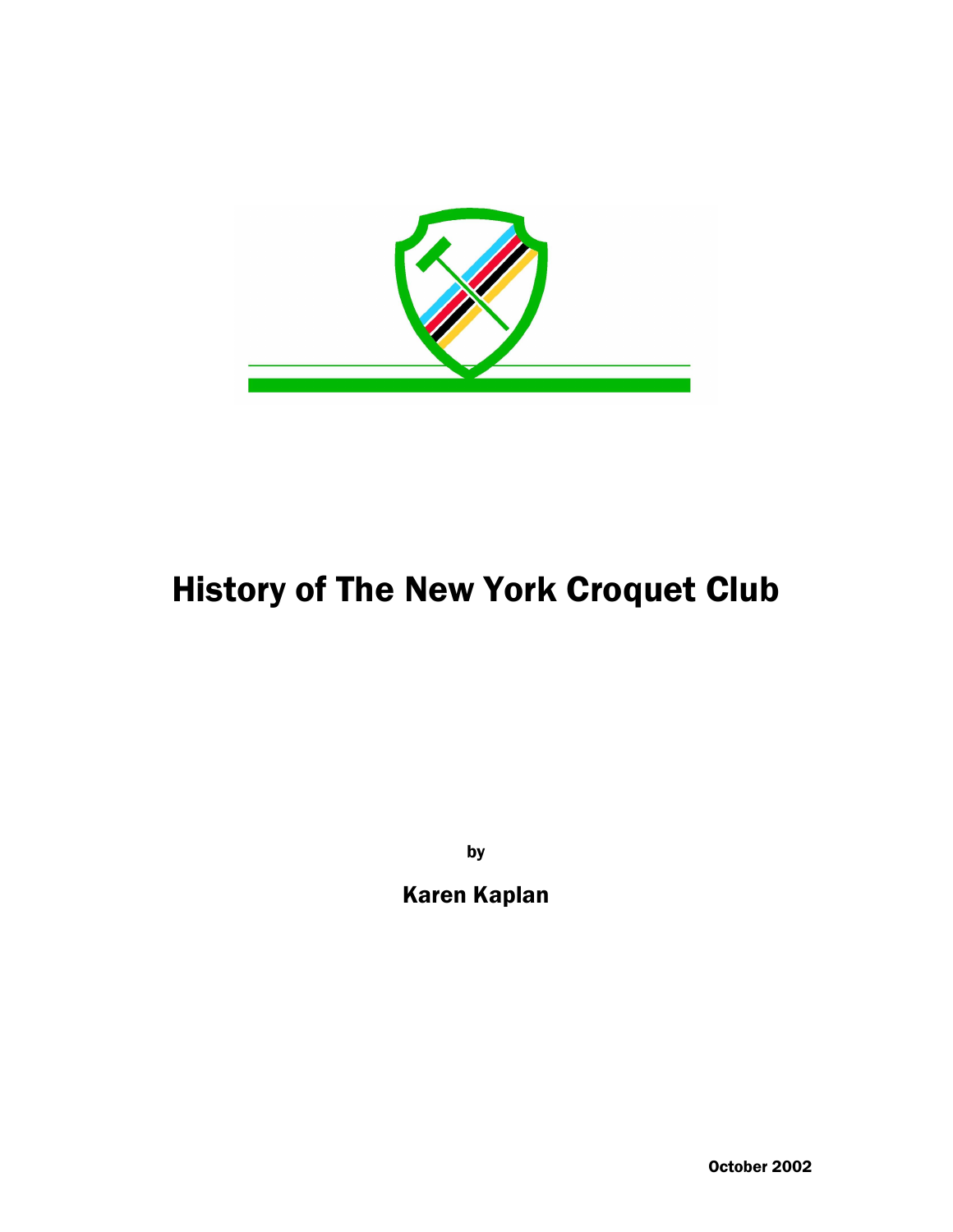From its founding in 1967 by Jack Osborn and S. Joseph Tankoos as the first serious club for six-wicket croquet in America, the New York Croquet Club has imparted its own profound vision of the game, in small or large measure, to every club and player who followed. The club has produced some of the game's finest players and most well known champions like John Osborn and Kiley Jones, and the foremost teachers of the game, Bob Kroeger, Teddy Prentis and John Osborn. The first set of American croquet rules, vastly different from the version that had been evolving in England for more than a century, were literally pounded out on the Central Park lawns of the New York Croquet Club. The New York Croquet Club, with this new set of rules, served as the cornerstone in the foundation of The United States Croquet Association. Over the years, many from the New York Club have served in leadership roles in the USCA including Robert Clayton, Mike Gibbons, Jim Erwin, Rich Curtis and its current President, Dick Brackett. Due to the vision of its early founders, sustained and enhanced by its members through the years, the New York Croquet Club serves as a symbol of excellence to the world of croquet.

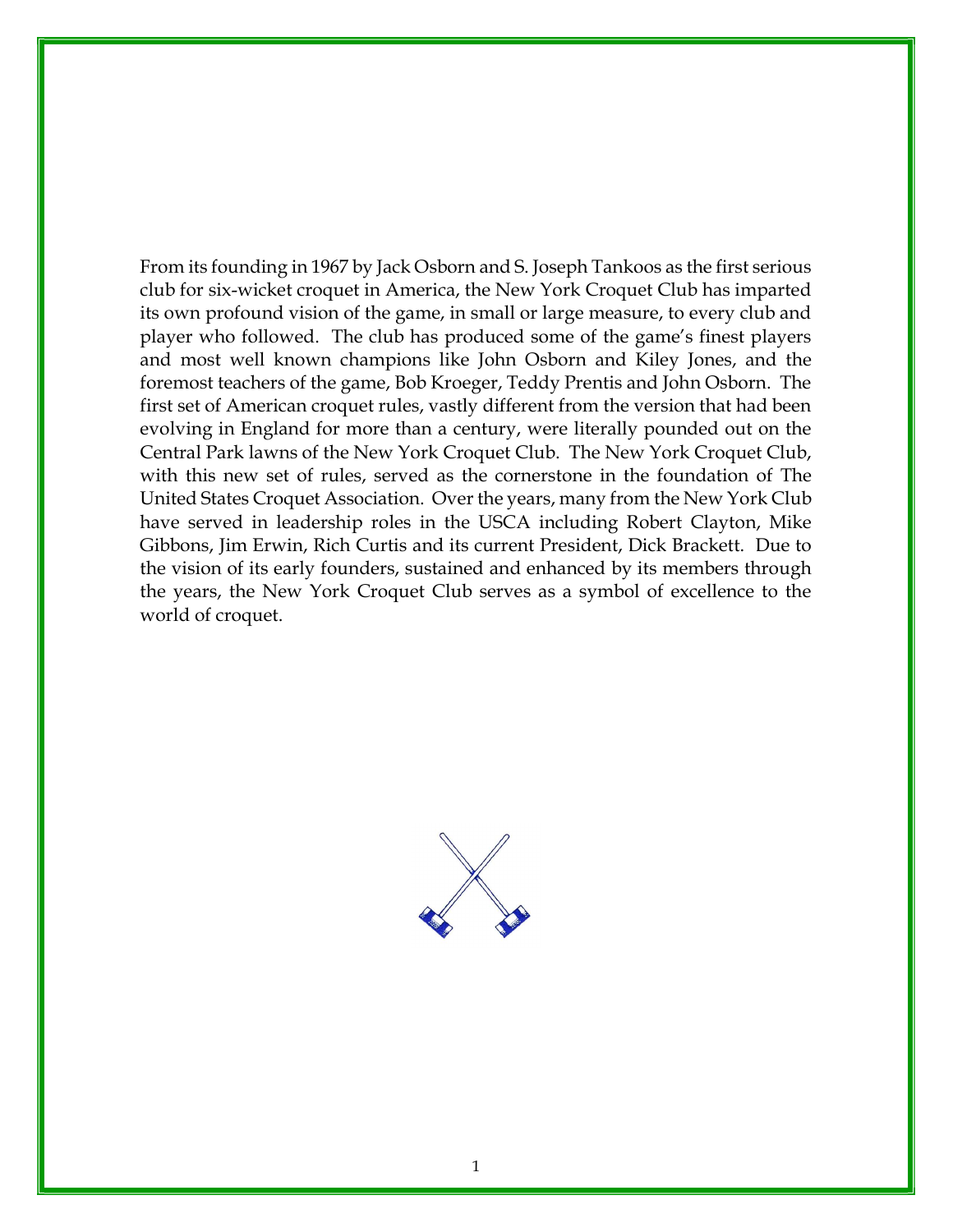# Prelude

Although heavily disputed like most everything else in the sport, legend is that croquet was first played in the 14th Century by French peasants who used crooked sticks. These first players may have been crook-wielding shepherds. In time the game became known as paille-maille or ball-mallet. The game seemed to languish for a few centuries, until it was taken up by Scottish golfers during the  $16<sup>th</sup>$  Century possibly to practice their golf game. When James VI of Scotland became James I of England in 1604 he brought his paille-maille equipment with him to London along with his golf clubs. Paille-maille was anglicized to Pall Mall in the 17th Century when Charles II played the game with his courtiers in St. James Park. At this point channel crossing seems to be the game's most vivid characteristic. It appears to have migrated back to France in 1830 when a French doctor invented a new version of pall mall for his patients to play and called it croquet from the French "croche," or shepherd's crook. For some years, it was played in spas in the South of France where British tourists saw it played there and carried it across the pond again.

In 1850 an ivory turner and apparent entrepreneur named John Jacques II began making croquet equipment in London. He introduced the game officially at the Great Exhibition of 1851 for which he won a Gold medal and a lot of notice. Jacques produced a set of rules for croquet, which were published from 1864 to 1870. Used as a basis by later players to develop the modern English rules of play, Jacques' rules were not the first drafted for the game. Croquet's first rulebook was published in England in 1861 and it was called Routledge's Handbook of Croquet. Wide use of Routledge's handbooks together with Jacques equipment helped to build a wave of popularity for the game that swept across the Atlantic to America.

By the 1870s croquet was becoming very popular in the United States especially in New York Society. According to Captain Mayne Reid, from his Treatise on Croquet with Notes and Commentaries:

…tropical summer don't call for violent muscular exertions and its moral: in no country in the world are there so many of the youth of both sexes fitted by refinement to having the leisure to indulge in this delicate sport and nowhere else is the full circle so certain to appreciate its purity and give it full patronage.

So began croquet's initial appeal in the United States. Croquet surpassed lawn tennis in popularity and as more people played more clubs were formed, more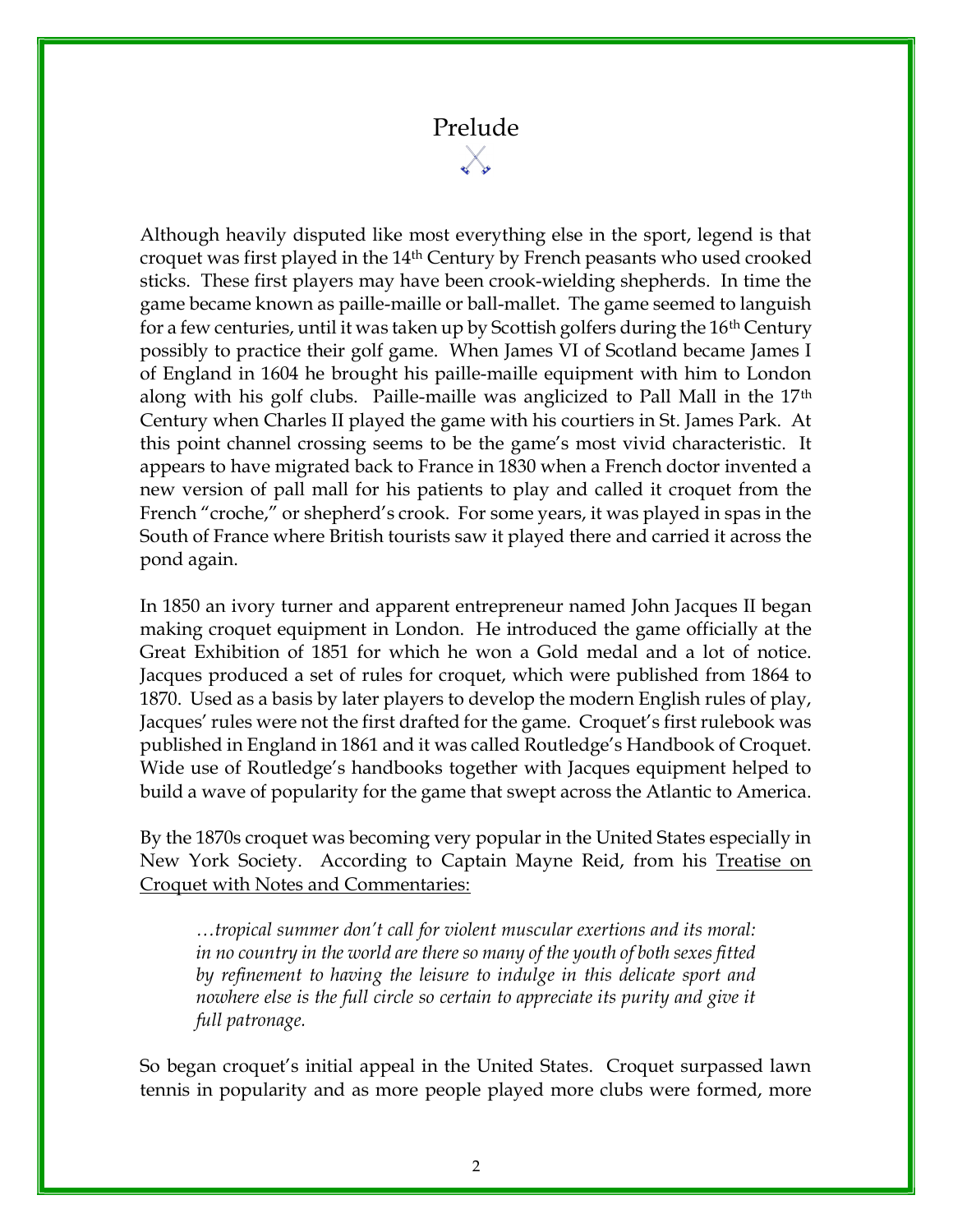croquet sets manufactured and more rules published. Then, as now, the need for uniformity in the game asserted itself. Milton Bradley published Croquet, Its Principles and Rules and Spaulding produced its Official Croquet Manual of 1880, which came with pictures of croquet players posed to show how the game should be played. Indeed, the year before its publication the Spaulding rules were officially adopted by what appears to be the first convocation of its kind, the National Croquet Congress, which was held in Chicago on September 23 and 24 in 1879. This Congress, however, was no more official than the National Croquet Association of New England, which was founded in 1882. Formed to set up a uniform and universally accepted code of rules, the National Croquet Association held its first national tournament and convention in 1882 with twenty-five clubs gathering from cities such as New York, Boston, Philadelphia and Norwich, Connecticut. Of particular note to this history, the convention met on the grounds of the very first New York Croquet Club at 127<sup>th</sup> Street and Fifth Avenue. Clearly, the New York Croquet Club served even at its beginning as a cornerstone club for the development of the sport.

Presumably the game continued to be played at 127<sup>th</sup> Street and Fifth Avenue at least through the turn of the century, although there is no continuing record of that club's activities. The sport hit something of a low point in the late 1880s when it was banned in Boston for causing immoral behavior. The English magazine Living Age editorialized, "The ingenuity of man has never conceived anything better calculated to bring out all the evil passions of humanity than the so-called game of croquet." Players were known to make use of the time between turns to do a bit of tippling and gambling on a match's outcome. The game may have been outlawed in Boston, but participation in the sport increased elsewhere sufficiently for the game to be accepted into the Olympics in 1900 and 1904. An American won in the 1904 Olympics in St. Louis, playing a game that was unlike the English game. Called Roque, a word created by slicing off the "c" and "t" from "croquet", it is played on a court of hard packed dirt with hard rubber balls, narrow wickets and short mallets. The court is enclosed by baseboards and played by caroming shots off the boards. Roque became the dominant form of croquet played in the United States in the early part of the 20<sup>th</sup> century. As this version of the sport ascended, the National Croquet Association, which had been formed to further the English version, grew dormant which would have affected the first New York Croquet Club. The confusion caused by the many different forms of the game being played and the varied rules being produced by the toy set manufacturers contributed to the growing lack of interest in the game in the United States after the first decade of the 20<sup>th</sup> century.

Croquet was revived in the United States, at least in the Northeast, when Herbert Bayard Swope, Sr., executive editor of the New York World and the first American to win a Pulitzer Prize, began playing the game on his estate at Sands Point, Long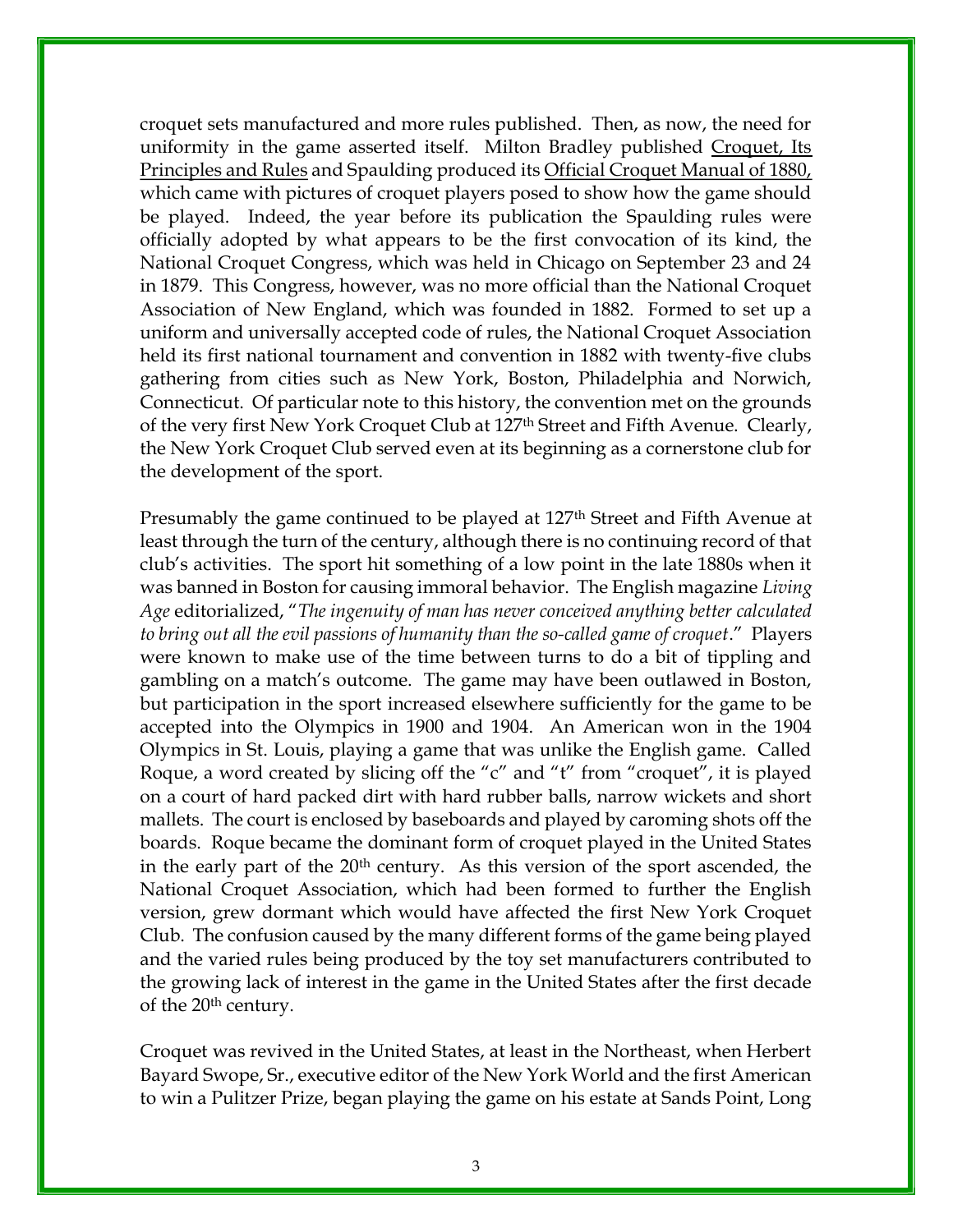Island. He had seen it played in England when he was a war correspondent during World War I and brought the game back to the United States. At that time the Algonquin Round Table crowd became involved in the sport. According to his son, Herbert Swope, Jr.:

My old man began playing over there [England] during and after the war…We had a summer house in Great Neck and used to play down there and that was the time when they started the Algonquin group, so called, which was the group of intellectuals and writers and actors who formed the group and where they used to eat lunch every day. The group included Alexander Woollcott who was a critic on the World…a very good croquet player; and Robert Benchley, who was the Editor of Life; Dorothy Parker a fabulous wit who had an office with Benchley; Gerald Brooks, the man after whom we named a croquet tournament we had on Long Island during the 30s and 40s--the Gerald Brooks Memorial Challenge Cup. They had several tournaments at our house and across the road at Margaret Emerson's…Averell Harriman played there. He was the toughest rival, I had. We played nine-wicket. Our lawn was vast. One could drive a ball away from a clump of pine trees and it would travel into a drive down to East Shore Road by Manhasset Bay.

Indeed, Swope's lawn was so big that players had to scream to one another to be heard. It was complete with sand traps, bunkers, and a rough. When it became too dark to see in the evening, Swope had his guests ring the court with their cars and turn their lights on, oblivious to the fate of the cars. Other competitors on Swope's lawn included playwrights Moss Hart and George Kaufman; artist Neysa McNein; cartoonist Franklin P. Adams; playwright Charles MacArthur; and Harpo Marx, who helped popularize the sport on the West Coast. This was a highly competitive group. A story is told that Harpo once interrupted a meeting between Alexander Woollcott and Eleanor Roosevelt by banging practice shots up and down the hallway outside Woollcott's apartment. Woollcott deserted New York, probably over a lost game, for a retreat on Neshobe Island in the middle of Lake Bomoseen, Vermont. He held weekend visitors captive, refusing to let them return to the mainland until he had beaten every one of them. *"Impossible in* victory, irascible in defeat," was how one guest referred to him.

Enthusiasm for the sport grew, caused in part by the famous players at Sands Point. The 1929 publication of a handbook called the Modern Croquet Instructions for Play and Rules of the Game as used by the Brooklyn Croquet Club, Union Croquet Club, Prospect Park Croquet Club, Long Meadow Croquet Club and Manhattan Croquet Club indicates lots of croquet activity in New York in the late twenties and early thirties. At the end of the thirties the nine-wicket game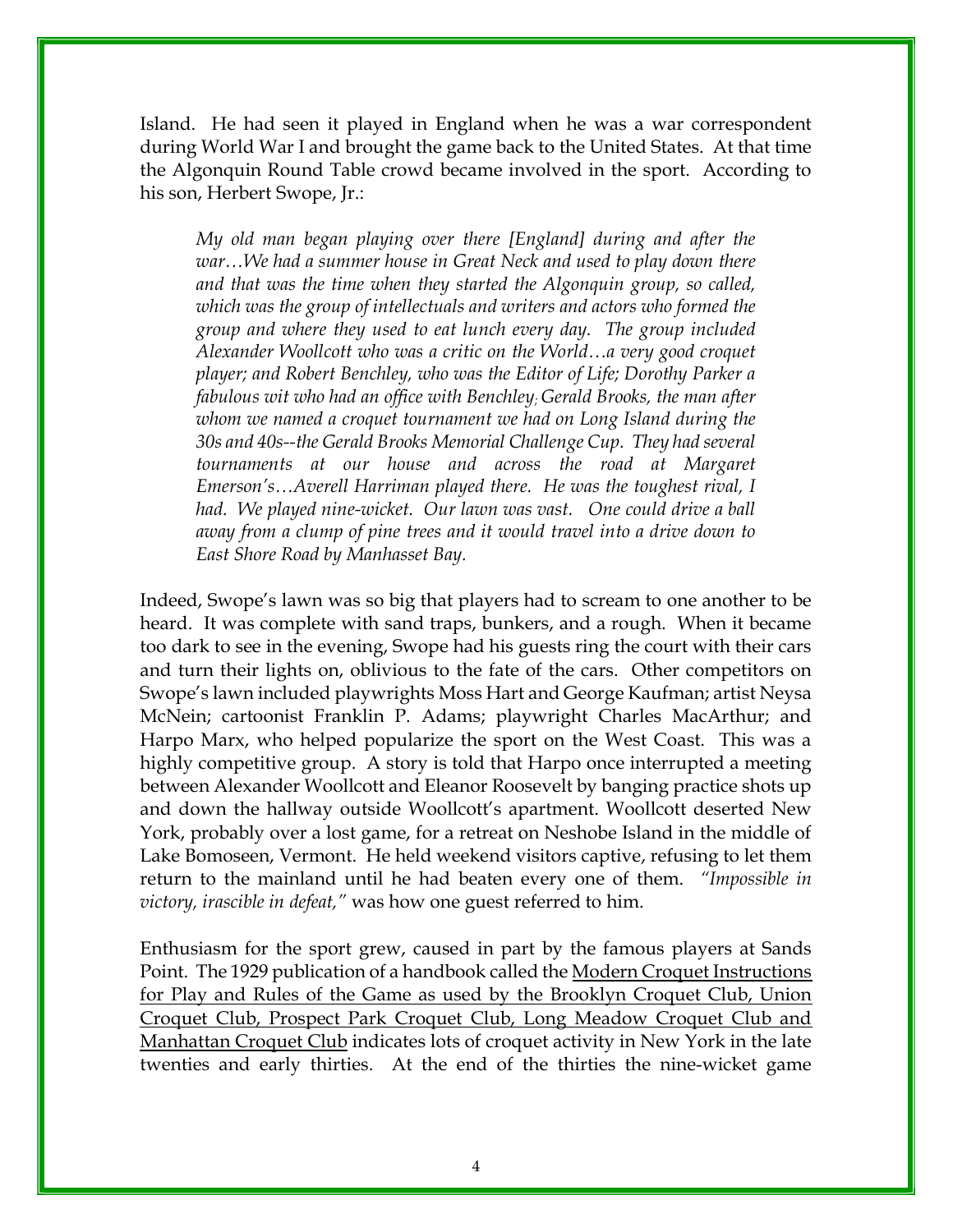migrated to the West Coast where it was popularized by Samuel Goldwyn and Daryl Zanuck. According to Swope, Jr.:

The game really switched to Hollywood at the end of the thirties with Daryl Zanuck and Sam Goldwyn (after seeing it at our place). Daryl was very good and had a court in Palm Springs and in Beverly Hills. So the game gradually shifted out there. Dorothy Parker went to work out there and Kauffman went and wrote some things for Goldwyn. Moss Hart became good [at croquet] in Hollywood, not in New York. Moss was not much of a player in New York: he was too busy writing successful plays.

Apparently, croquet was played just as avidly out west as it was in the east. When he was Secretary of Commerce, Averell Harriman found himself in San Francisco where he endured a week without croquet. Feeling despair, he flew down to Palm Springs to play with Zanuck, arriving at 11:30 PM. The two played on a lighted court until 4:00 AM when a satisfied Harriman boarded a plane for Washington. Gambling was popular at Zanuck's Hollywood court where stakes were as high as \$10,000 a game. Known as the "Terrible-tempered Mr. Bang," Zanuck's playing was the reason croquet became popular after World War II. "Zanuck has the true croquet spirit. He trusts no one but himself; never concedes--no matter how far behind he may be--and he hates his opponents with all-enduring hate," according to an article quoting Moss Hart. Zanuck hosted many notables on his court well into the Fifties such as Louis Jourdan, George Sanders, as well as East Coast players who became charter members of the New York Croquet Club including television producer William O. Harback, theatrical producer Nick Vanoff, and author Peter Maas.

Although the level of play in Hollywood was well publicized as top notch, the East Coast players still regarded themselves as the best. In order to settle the score, a one-time only East-West tournament was played in 1946 at movie director Howard Hawk's ranch. The East Coast squad consisted of Tyrone Power, agent Fefe Ferry and captain Moss Hart. Zanuck and Howard Hawkes led the West Coast team. The West won the first game, the East the second. By the third game it was evening and the lights had to be turned on. The tournament lasted a staggering continuous eleven hours. One story coming from the event is that at a critical play which required Power to drive Zanuck's ball as far as possible, Hart, his captain, walked up to Power and whispered "Remember Daytime Wife." Daytime Wife was a true flop of a film produced by Zanuck and starring Power. Hart's reminder created the desired effect causing Power to send Zanuck's ball flying. In the end, the East won as a result of a mishit by Zanuck. The East Coast team was embittered though by the size of the championship cup awarded to them, which, so they said, was invisible to the naked eye.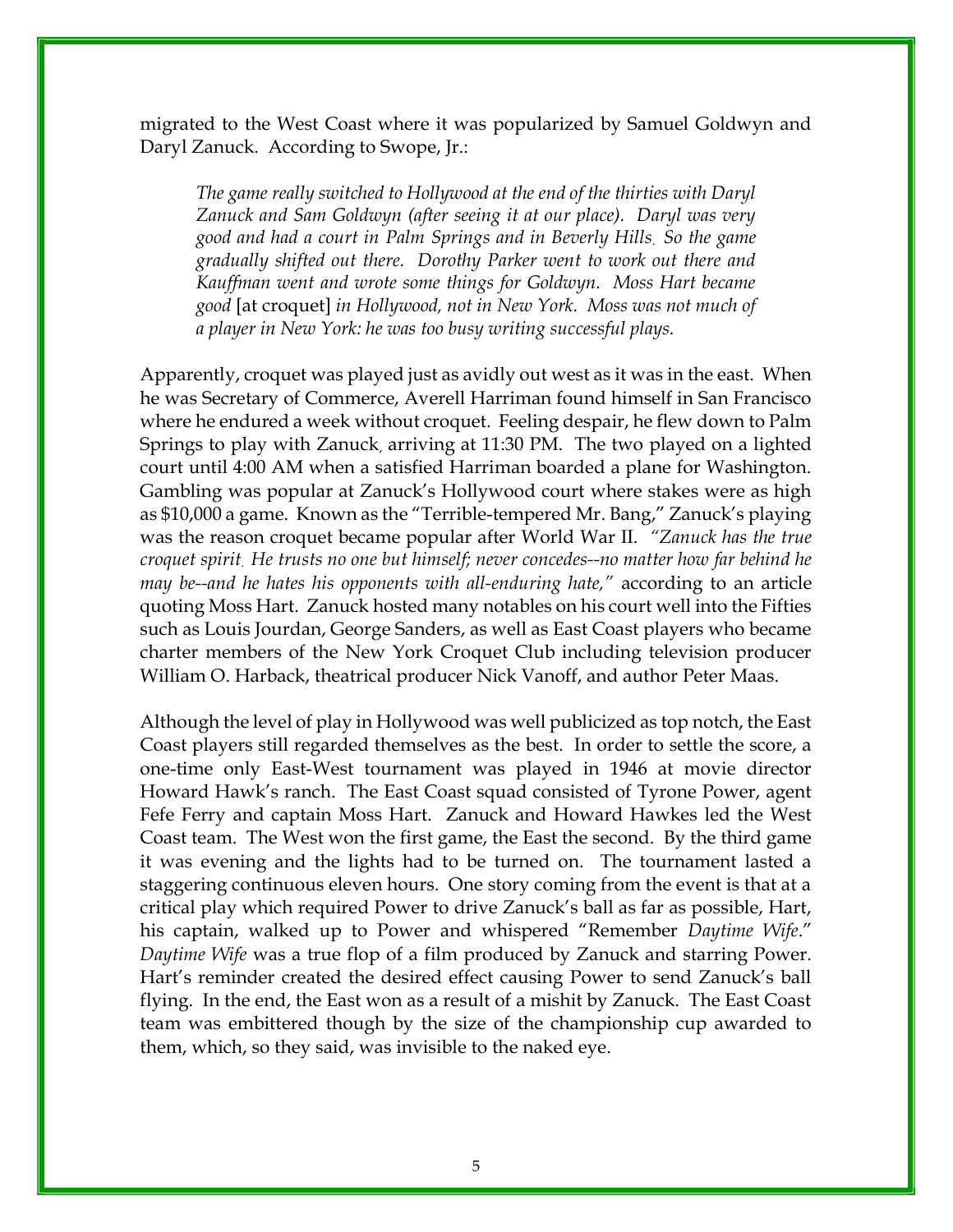# The Beginning

As croquet play continued on the West Coast, the game in the East was entering a new and important era that would give birth to the New York Croquet Club. Croquet was being played at the end of the fifties and early sixties in the two Long Island communities of Westhampton Beach and Southampton as well as in Spring Lake, New Jersey at the Green Gables Croquet Club, which was founded in 1957 by Mrs. Carvel Linden. The Southampton group was comprised of those who played in both Southampton and Palm Beach. This axis included Lillian Phipps, whose rolling lawns were used in Palm Beach and Long Island; Mrs. Lloyd H. Smith, who had converted her tennis court into a croquet lawn; and Andrew Fuller, whose lawn in Southampton had been set up for traditional English sixwicket play with the assistance of the Duke of Marlborough. According to Robert Liberman, a former Chairman of the New York Croquet Club from 1978 to 1980 whose stepfather was Joe Tankoos, co-founder of the New York Club, "There was a group in Palm Beach and Southampton, Lillian Phipps and Andy Fuller. They had this little group, which extended to Bermuda, because my stepfather and my mother summered there. Hilda and Duncan McMartin from Canada [were there] before the Youngs were, the Finsnesses played." This group played six-wicket croquet, traveled throughout the year and played on each other's courts.

Croquet in Westhampton was played at the Westhampton Mallet Club, which was formed in 1960 and whose leadership included Ned Prentis, John David Griffin and Jack Osborn. Play started in Westhampton in 1959 with a group of friends and a nine-wicket croquet set. According to Jack Osborn in an article in the New York Times, "It was a Sunday afternoon, someone produced a backyard set with little rubber-headed mallets and thin wickets--everything I now deny--and we started playing with it in a joking way." The next time they played, it was no joking matter and from then on their play was serious. The Westhampton crowd soon learned that the six-wicket game was being played in Southampton. As Jack said, "Fifteen minutes from one another, we represented a microcosm of the problems of American croquet--two sets of rules and a mutual disregard." Nothing could be done to bring them together until a group from Westhampton went over to England's Hurlingham Club in 1966. Led by Walter Margolies and including Homer Langdon, Henry White, and Jack Osborn, the Westhampton group challenged players from Hurlingham and were soundly beaten, a victory of experience over exuberance. "Being beaten by John Solomon, whose autographed mallet I still use, changed my game completely," Osborn remembers. "I was beaten 26-8, but playing on that 100-year-old field cemented me to real croquet. I will always treasure every one of those eight wickets." During this trip John Solomon suggested that the only way croquet would advance in the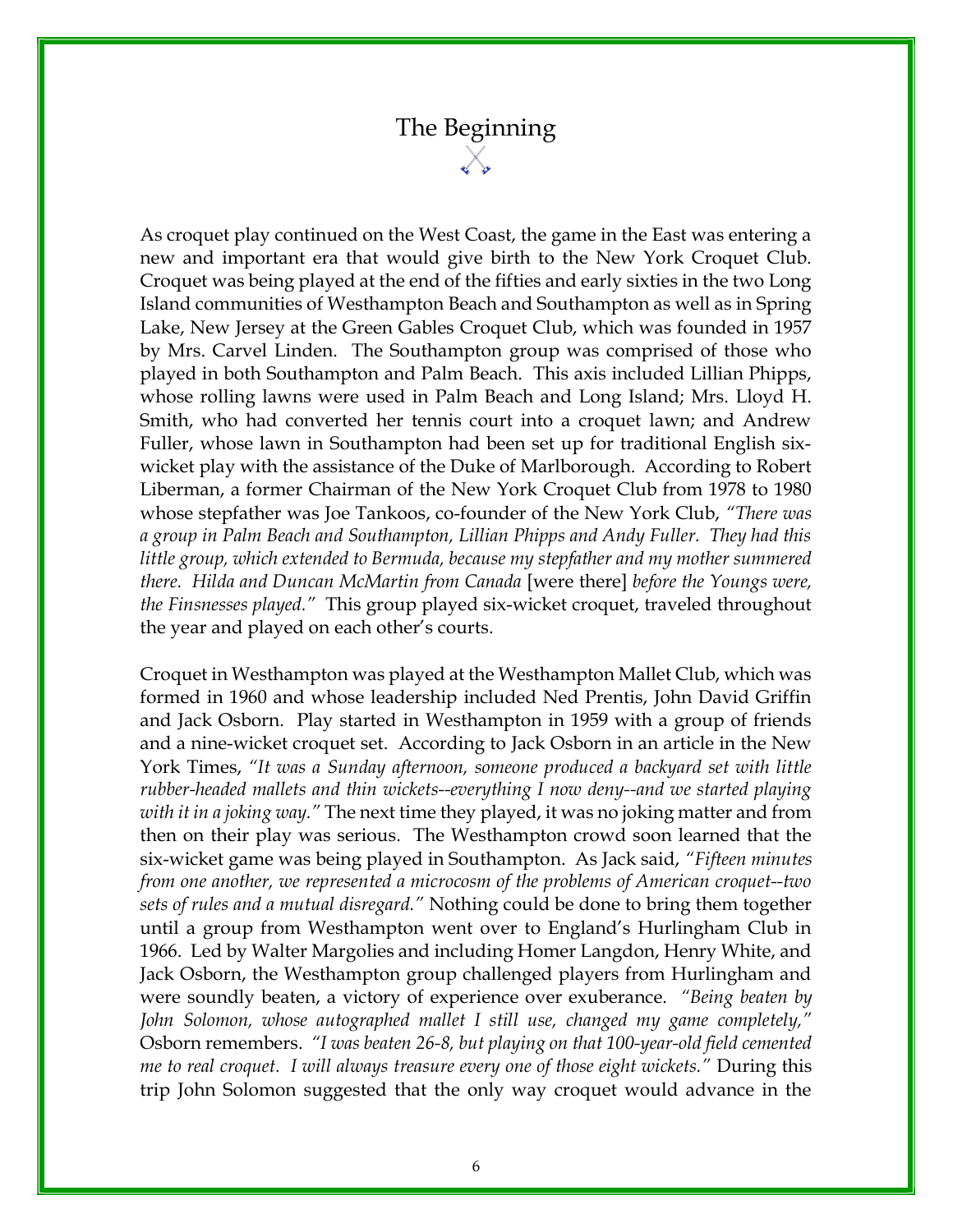United States would be if a viable system of playing were developed. Osborn began to play vigorously in Westhampton and soon became better than his fellow club members. Having outdistanced his opponents and quarreled over a handicap rule, he left the Westhampton club. Together with a few fellow Westhampton players, Osborn enlisted Andrew Fuller to create a workable codification of rules based on the English six-wicket game. The basis for the formation of the New York Croquet Club had been set.

Together with S. Joseph Tankoos, Jack Osborn gathered a group of 30 charter members and founded the New York Croquet Club on March 21, 1967 at a meeting at the New York Athletic Club. The thirty gentlemen [see appendix] comprised a cross section of croquet enthusiasts from New York, Long Island, and Connecticut. There were experienced croquet mavens with high profiles and links to the sport's heralded past such as W. Averell Harriman and Herbert Swope, Jr.; Westhampton players as well as members of the squad that had traveled or would travel again to Hurlingham including John David Griffin, Dupratt White Taylor, Laurence Stapleton, Homer Langdon, David Seininger, Ned Prentis, and Henry White; links to Southampton including Andrew Fuller; big business leaders such as Edgar Bronfman and Robert Sarnoff; and many from the entertainment world including William O. Harbach, Peter Duchin, Nicholas Vanoff, Jay Rossbach, and Peter Maas and Michael Maas. These charter members played the game to a greater or lesser extent, were enthusiastic about the club and, importantly, many had recognizable names that were sure to gain media attention. As Teddy Prentis said, "The founding of the New York Croquet Club was the backbone of the thrust by Jack and Joe for growing croquet in America."

Herbert Swope, Jr. was made the first president of the New York Croquet Club in 1967, an important choice since his father brought croquet back to the United States in the twenties and he could provide the important link to the sport's legendary past in America. Having known and played most of the important croquet players in the United States, Swope provided important help in the early years of the club and in subsequent years with the development of the United States Croquet Association. For a long time Jack Osborn shared an office with Joe Tankoos at 635 Madison from which they ran the New York Croquet Club. While Jack Osborn provided exuberance and a brilliant vision in his effort to develop croquet in America, Joe Tankoos, sharing Jack's vision for the sport, served as the engine that drove the club in its early years. He served as President of the New York Club from the early 1970s to his death in 1976.

While members played at their respective clubs or at home, Tankoos and Swope began the search early on to find a proper place to play in New York City. Swope got permission from August Hecksher who was Parks Commissioner during the Lindsay Administration in 1967 to have a course built at the Rambles in Central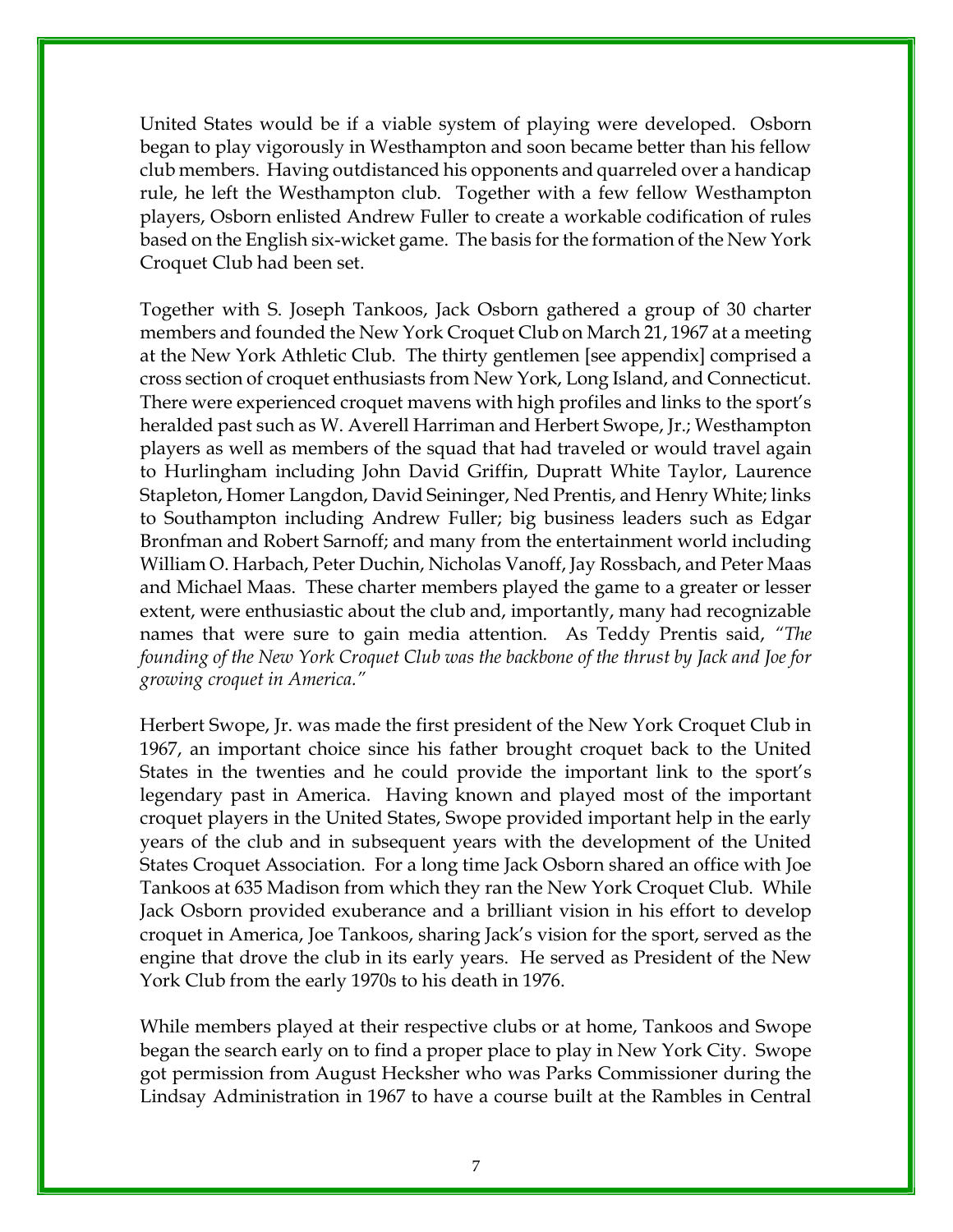Park. August Hecksher seems to have anticipated the discussion over the Rambles with some eagerness. He writes in a 1967 memo to Sandy Pitofsky, a charter member of the Club, "Just a note to tell you that I am looking forward to meeting with you on November 21…I understand that Jack Osborn and Herbert B. Swope, Jr. will be coming with you. It should be a lively meeting."

Hecksher did not like the chain link fence that surrounded the Rambles and stipulated that the club could have the area if it erected another fence. Tankoos agreed to remove the chain link fence and personally pay for the building of a new wooden fence. According to Swope,

Augie Hecksher was the same year at Yale that I was at Princeton. We once debated against one another. We built the first one [croquet court] down by the lake in Central Park, but unfortunately we built it with a fence protecting the players. But the fence was built like a stockade with tremendous blocks of wood forming it. It was really much too heavy so we gave that up.

Without a fence, the Rambles was not available to the club. Tankoos took it upon himself to find another permanent place for the club to play and decided that the lawn bowling green across from Sheeps Meadow would be appropriate. He personally negotiated with August Hecksher and in 1972 received permission for the New York Croquet Club to play on those lawns. The club was restricted to play at certain hours on Tuesdays, Saturdays and Sundays. August Hecksher's decision was based on the necessity to share the expense for the facility. To quote from a letter he sent on February 1972 to the lawn bowlers:

To compensate for our restricted budget and insure greater cost effectiveness, we have to employ multiple uses for our facilities wherever possible…Croquet and lawn bowling are compatible sports since players of both games respect the physical facility. The matter of scheduling is perhaps more difficult, but not impossible, and we would hope for cooperation in this area.

According to Robert Liberman, once Tankoos was able to negotiate for the bowling green, "It was the turning point. That was the beginning in New York [for the club as it is known today]." Hecksher's remarks on scheduling and cooperation were prophetic. They marked the opening round in what has become years and years of negotiation with the lawn bowlers for equal rights to the facilities, negotiations that have been a significant part of the responsibilities of every club president and many directors from 1972 to the present. Fortunately, members of both clubs coexist in harmony now.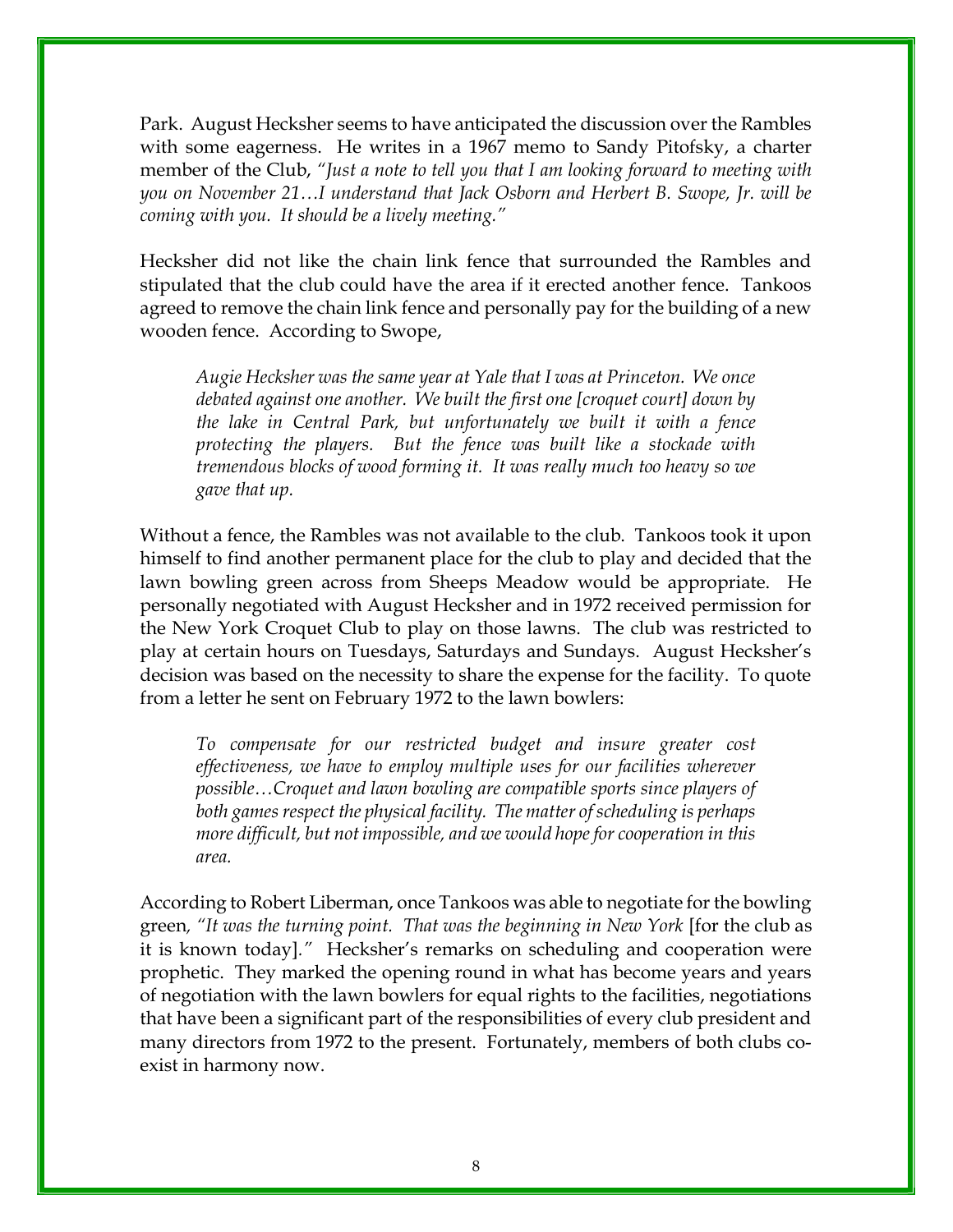## The Seventies

The seventies were a lively decade of development for the New York Croquet Club and for croquet in general. Some of the most significant advances came with the progress made on the codification of the rules that led to the formation of the United States Croquet Association and the marketing initiatives that Jack put into place to bring attention to the sport. In 1970 Joe Tankoos asked John Solomon to come to the United States for five weeks and give a clinic in New York, but he couldn't, so he sent Nigel Aspinall who was number one, instead. According to Teddy Prentis, "That changed the course of croquet in the US." Aspinall would spend five weeks or so in New York and spend the same amount of time the following year in Palm Beach. He did this for several years working with Jack on creating the American rules based on the English system and blending the ninewicket game. Robert Liberman comments that they tried many new rules in an effort to tighten the game. They experimented with eliminating deadness, first at wicket six, then at one back, as well as exploring variations on the ball in hand rule. Until 1980 after a roquet one could do a split shot or shoot the striker ball from one mallet head's length away from the roqueted ball. They enlarged the court, established a set length of play and strict four-ball rotation. Elements of play now taken for granted were developed not without some high-pitched emotion. According to Jim Erwin, a New York Croquet Club President from the mid-eighties through 1989 and a new player in the late seventies,

When I first started playing in '78-'79 the whole thing revolved around the strongest personality who'd make up rules as you went along. The rulebook used was vague, totally gray and very much personality dominated. It was almost like you'd take a vote on what the rule should be and how many older people you could get on your side to sustain your opinion.

#### Experience has its virtues.

By 1976, the codification of the American rules had progressed enough for Jack to gather the leadership of five eastern clubs and have them agree on a code of play and set forth rules for six-wicket play. Leaders included Herbert Swope, Jr., S. Joseph Tankoos, and Jack Osborn of the New York Croquet Club; John Lavalle, Milton Holden, and Andrew Fuller in Southampton; David Seininger, Walter Margolies, Charles Andrews, Ned and Ted Prentis, and John David Griffin of the Westhampton Mallet Club; S. Joseph Tankoos and Archie Peck of The Palm Beach Croquet Club; Hal Finsness, Mal Martin, John Young, Jr., Hilda McMartin, and Dick Pearman of the Bermuda Croquet Club; and members of The Green Gables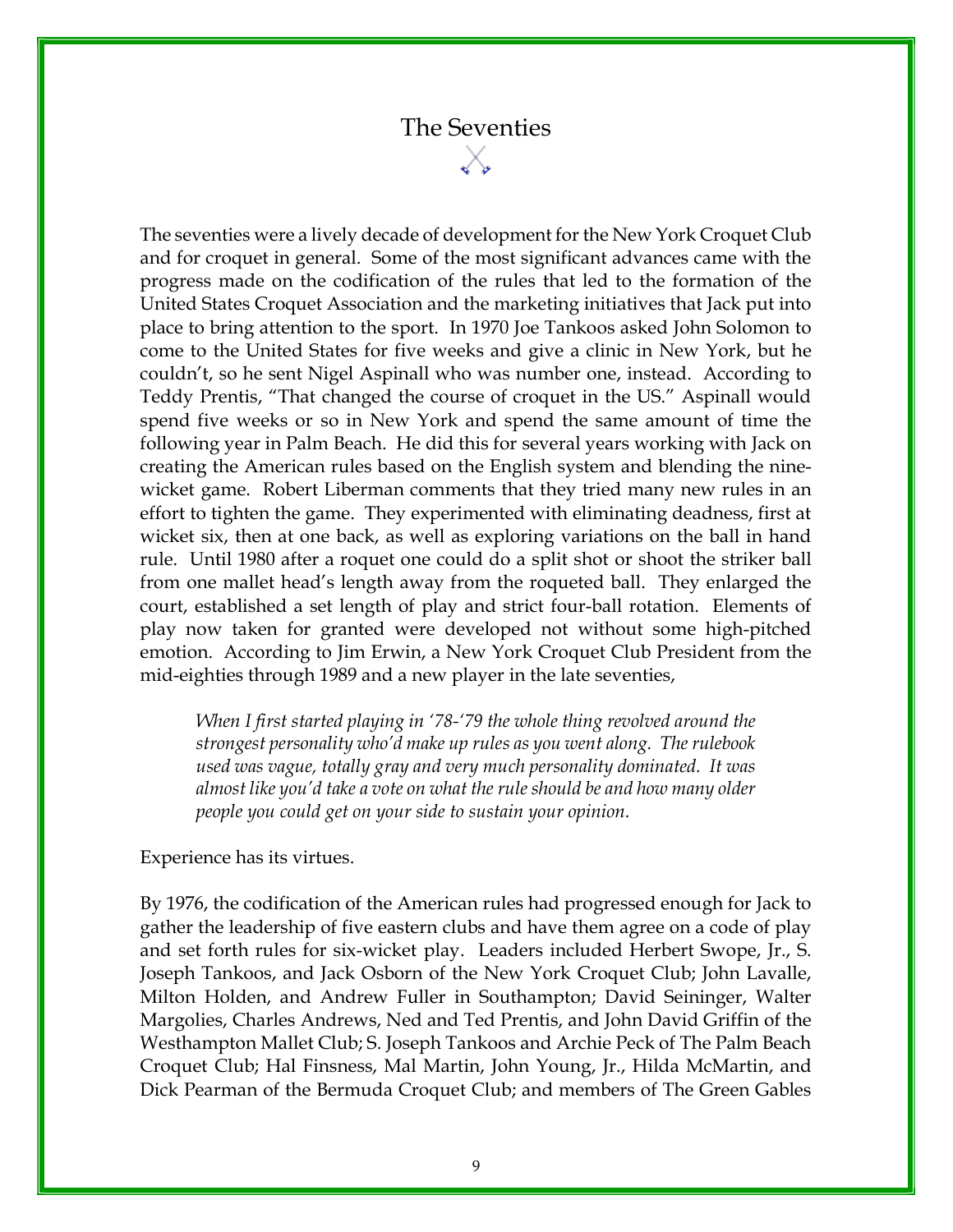Croquet Club in Spring Lake, New Jersey. These clubs are the founding members of the United States Croquet Association. Members of these clubs had been playing with each other, on each other's lawns, traveling to each other's clubs for friendly games and for tournaments for over a decade. In fact, the first six-wicket croquet tournament held in the United States took place in January of 1969 in Palm Beach, when the New York Croquet Club accepted Joe Tankoos' challenge to play at the newly formed Palm Beach Croquet Club. Tankoos founded the Palm Beach Croquet Club by setting up a small croquet lawn behind the Colony Hotel, which he owned in Palm Beach. It was a doubles competition, as all croquet tournaments were in the early years, and single elimination match. The Palm Beach Club won, but only after the matches had been postponed for a day so that the participants could go to Miami to watch Joe Namath and the New York Jets play in the Super Bowl. In addition to Lil Phipps' lawns in Palm Beach, the court at the Colony provided another venue for the caravan of croquet players which moved with the seasons from Long Island to Bermuda to New York and now included those who played in Westhampton and New Jersey. "When I first started playing the game it was an old boys' network, much more social than it is now. It was the same group of people in Palm Beach as in New York and as in Bermuda," reflected Jim Erwin. But the group was now seriously confederated into an association formed by the efforts of many, but significantly by Jack Osborn.

During the seventies and through the eighties the New York Croquet Club existed on two levels. The first encompassed the daily life of the club where members could be characterized by their show of energy and devotion to the game. The second was the publicity-driven dimension in which Osborn was establishing a strong marketing effort to grow the sport in the United States using the New York club as his platform. Of the first, Robert Liberman says,

Joe [Tankoos] did a lot: the tournaments, the trophies, the sandwiches. There was no board we just did it. Joe and Teddy and Jack and I schlepped the food, got the parking permits, we could park right in the park. We had parties at Mortimer's and dinner parties and cocktails at people's houses.

Teddy Prentis taught clinics and the courts were active in the afternoon. There were at least three or four people on the courts on any day. Members seemed to be suffused with the exuberance that first comes with discovery of the sport. For Jim Erwin, a former Club president and Champion player:

The first time I ever played was when Robert Liberman was President. I thought he brought a lot of panache to the game. A lot of energy was around, due to Liberman and Tankoos and Jack…Teddy Prentis was giving clinics. I went to some. He told me everything I was doing was wrong and I thought 'I'll never play' after going to two. He was a great friend of Bobby's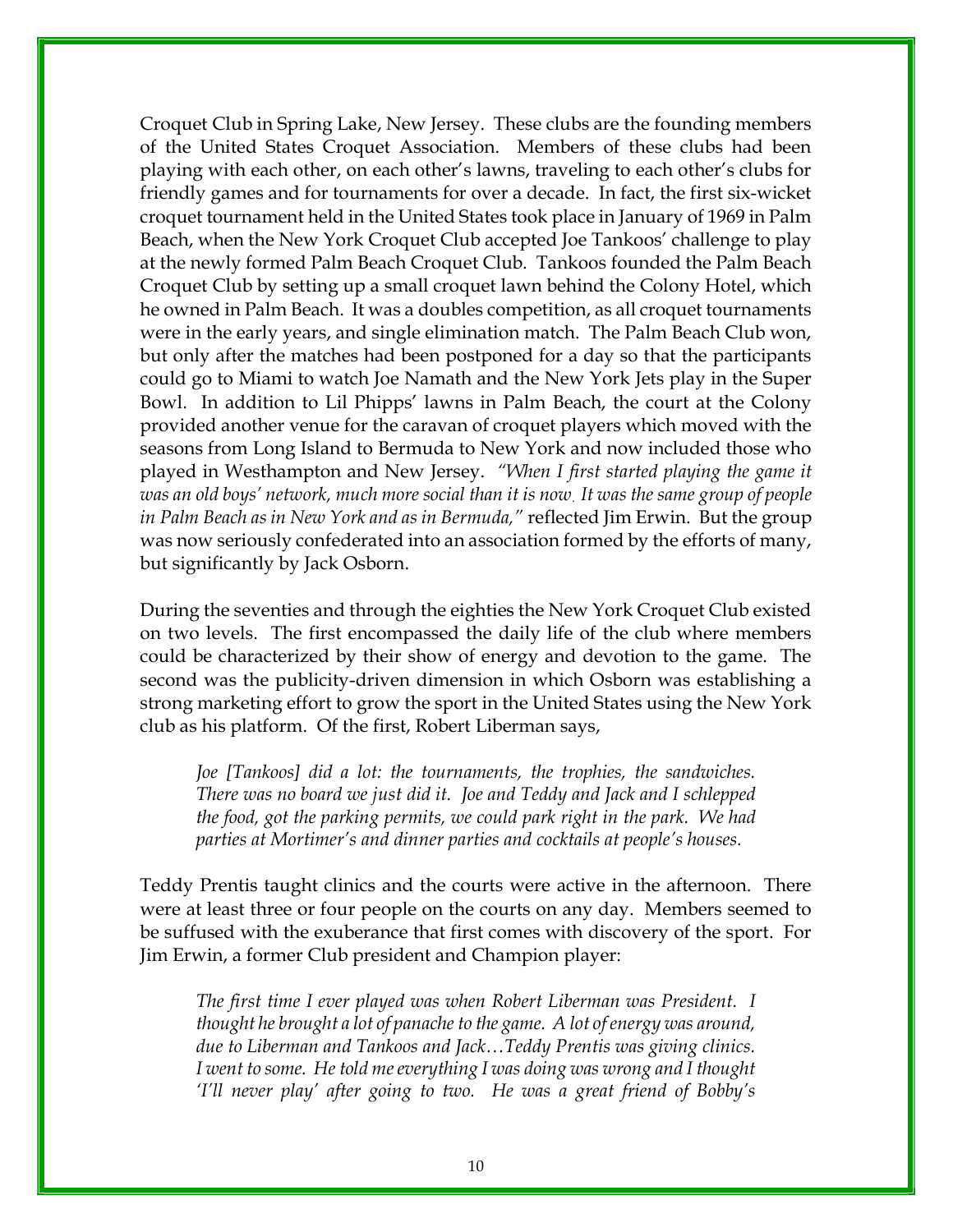[Liberman] so it seems to me that that was the beginning of croquet. I thought Bobby was a very positive influence in the game.

The New York Croquet Club is built on the strength of its membership and the leadership and style the members exhibit from one generation to the next. As Erwin recognized Liberman's ability so Liberman admired the playing skill of Richard Pearman, a renowned National Champion from Bermuda who played in the early years of the New York club:

He was so cool. He would come into the office, take his suit jacket off, roll up his sleeves, go the courts and just demolish people. Dickie Pearman was so elegant. He played like the English, very aggressively. He'd go to attack on the opening move, run six or seven wickets, and go and hide if it didn't work.

Erwin has remarked, as well, on the simplicity of Pearman's play.

Bob Kroeger, now one of the game's foremost teachers, took a train down to New York in 1977 with his Dad and a friend in order to play in Central Park. This was Kroeger's first exposure to six-wicket croquet having played only backyard croquet until that point. He remembers seeing Jack Osborn and Teddy Prentis, Art Boehner and Robert Liberman on the court. Osborn welcomed him and invited him to play a game. Kroeger used Joe Tankoos mallet: "The first mallet I played with in New York was Joe Tankoos'. I couldn't believe it was Joe Tankoos' mallet! I didn't have one with me and someone told me to go into the clubhouse and get one. It was a thrill." Kroeger traveled to New York after seeing an article on croquet in The New York Times. The press had begun to play an important role in the development of the club.

Osborn was actively promoting the New York Croquet Club through the media. As Libby Newell has said, "The New York Croquet Club was the cornerstone from which Jack could spread the word." In 1977, he established the first USCA National Championship. It was hosted by the New York Croquet Club and was the first of nine consecutive Nationals that would be held in New York. For the first time since 1882 a National tournament could justifiably take place because for the first time in almost 100 years there was a widely accepted code of rules on which to base play. Played on two half-size courts with only sixteen single entrants and only 30 people in attendance, the tournament was small. Archie Peck won the singles championship with Jack Osborn as runner-up and Jack and Archie took the doubles championship beating Nelga and John Young. By 1979 only two years later the tournament had grown to a competition of thirty-two top ranked players from across the United States and Bermuda. Importantly, it ushered in the first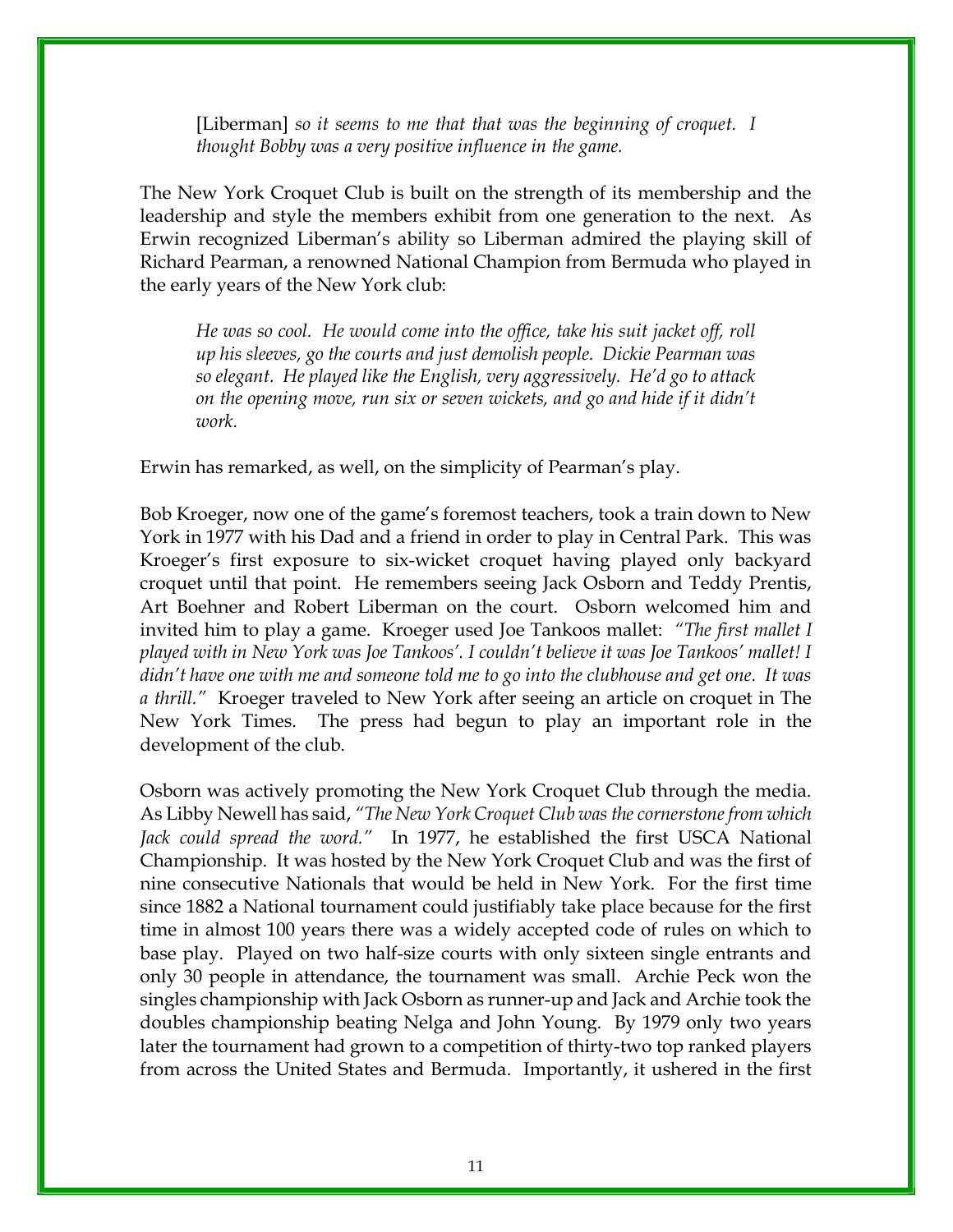USCA Croquet Ball to benefit the Croquet Foundation of America and its inaugural Hall of Fame inductions.

 These are noteworthy events because they represent a strategic and massive marketing effort supervised by Jack Osborn. According to Teddy Prentis, "The first croquet ball for the USCA and Hall of Fame was Jack's first major thrust for publicity." The Hall of Fame had been created to honor the sport's legendary players. Herbert Swope, Jr. was named Director of the Hall of Fame and the first inductees included New York players Averell Harriman, Herbert Bayard Swope, Sr., Alexander Woollcott and Joe Tankoos. The Croquet Foundation of America had been set up that same year by Jack and Archie Peck to provide funds to the USCA for educational purposes. The Croquet Ball, hosted by the New York Croquet Club was the inaugural celebration to launch the new organizations and to celebrate the National. These annual events continue to the present. The ball began the first of many "black tie and sneakers" dances, which featured Celebrity/Pro exhibition matches. Faberge Incorporated underwrote the ball, which was the first time corporate sponsorship had been used in the United States for croquet. It set in motion many more years of effort by Jack to find and secure corporate sponsorship. Playing host to the Nationals and the Croquet Ball for the next nine years represented a significant endeavor for the New York Croquet Club and became one of the central focuses of its energies and resources. According to Luis Mejia, the longest serving Board member of the New York Croquet Club,

The Club and the Croquet Foundation and the Croquet Ball and everything else were always held in New York [until 1985]. Actually I co-chaired with Jim Erwin the last annual ball that was given in New York. In those days we had Patek Phillippe, Rolex, Moet and Chandon as sponsors. It was sort of a world-class advertising event. And, of course, because of all these honorary and charter members and inductees we could attract a lot of people. It was a lot of work for everyone. I remember Jim and I put a lot of work into doing this stuff. I remember helping Jim set up tents at 6:00 in the morning. And there were bleachers, so they used the whole lawn. Everyone, everyone really worked hard. And they were big successes.

In the seventies, Jack hired Valerie Jennings to generate publicity on behalf of the Club and the sport. He had always aimed at cultivating a high profile membership and with Jennings on board could make use of the club membership as well as the contacts she had through her work in public relations with Faberge. Jennings was charged with organizing celebrity events and getting network television coverage.

Jack wanted me to get every single possible connection and give the names of editors, people that I knew. I set up social editors, sports editors; I really set up the lists. He wanted me to think social and think sports, never push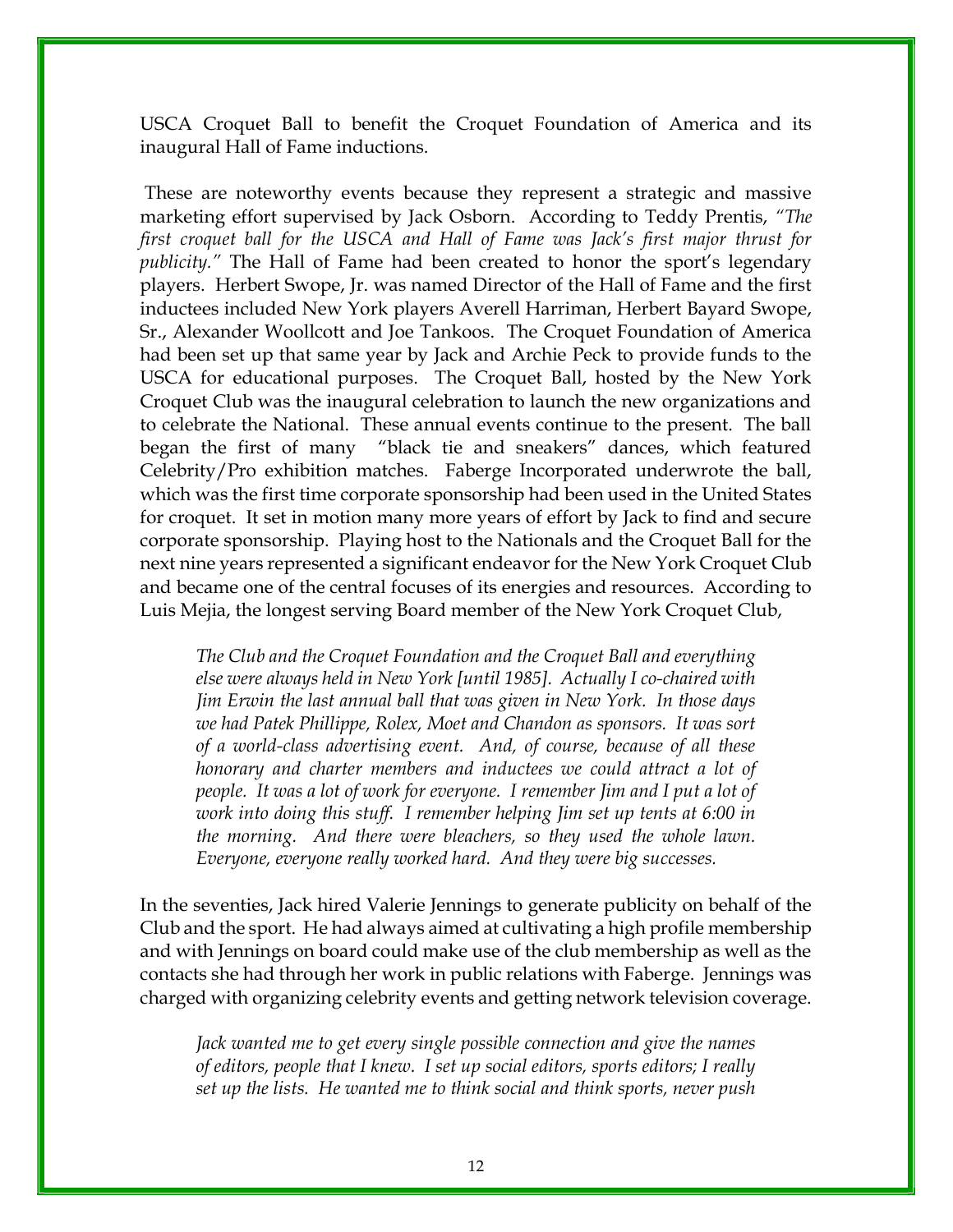it for the sports, but get to know some of the sports writers. I knew Morley Safer and Harry Reasoner from 60 Minutes and we got Peter Jennings (my ex). George Plimpton became a member. We got Nancy Holmes to cover it for Town and Country. And it started to happen by the late seventies.

Osborn and Jennings efforts did, indeed, begin to produce results. The establishment of the Croquet Foundation of America, USCA Croquet Ball and Hall of Fame were certainly direct by-products of their efforts as were the articles about the club, which continuously appeared in social columns by Suzy and Eugenia Shepard, among others, as well as television segments on croquet that appeared on Good Morning America and 60 Minutes. Osborn also created the US Croquet Gazette in 1979, initially writing most of the copy himself. It can be surmised that the Gazette's inaugural issue was timed to publicize the first Croquet Ball and the new Hall of Fame, since it was published on the day of the Ball, September 19, 1979, with a picture of Jack, Archie Peck and Cathy Tankoos centered on the front page planning the event. The Gazette featured articles on croquet that had already been published in other newspapers and magazines throughout the US. All of these efforts succeeded in creating enormous momentum for the sport and considerable visibility for the New York Croquet Club.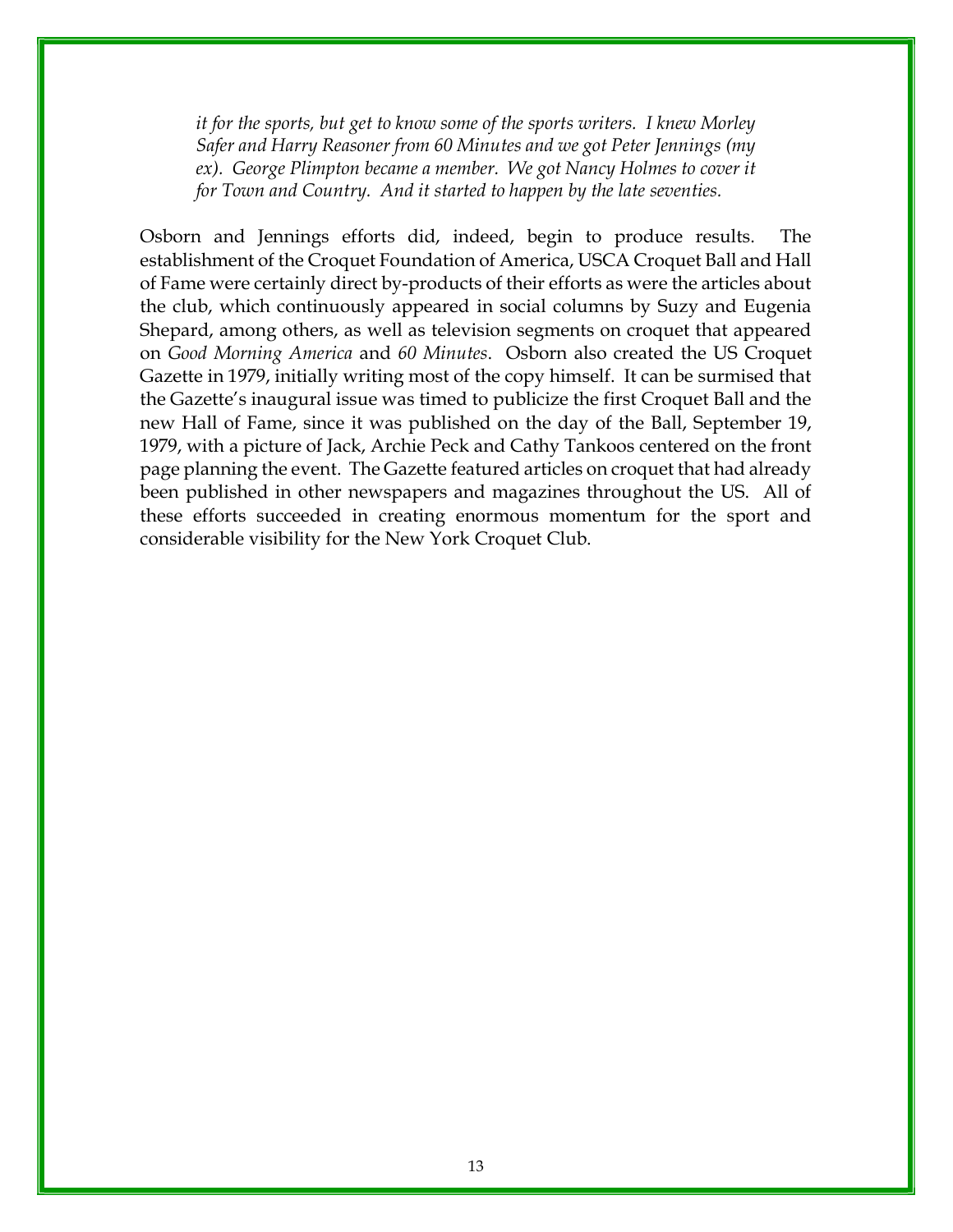# The Eighties

The early and mid-eighties were a period of exuberance for the New York Croquet Club and for the sport, due in large measure to Osborn's marketing efforts. The game itself was developing. Rules were still being worked on and codified and more and more clubs were being formed throughout the United States that produced top players. The Westhampton, Palm Beach, and Bermuda clubs and the Arizona Club had produced top players like Richard Pearman, the Youngs and Jim Bast and Stanley Patmor from Arizona, but according to Luis Mejia:

The New York Club had the best players, A flight players [letters, instead of numbers, defined the flights in the early years] like the Osborns [Jack and John], Archie Peck, down from Palm Beach and Teddy Prentis. The level of croquet really started kicking off with Kiley Jones. Usually the first four or five or six spots belonged to the New York Croquet Club in grand prix ratings. It was an Osborn, and [Jim] Erwin, and later Cooper. [Tom and Loretta Cooper joined in 1984.] Of the first 10 or 12 seeds, 80% were always from New York.

Kiley Jones was a young player who grew into a renowned national champion. At fifteen he won the 1983 National Doubles Championship with fellow New York Croquet Club member Richard Illingsworth beating Archie Peck and Dana Dribben. In 1985 Jones was appointed to the first US National Team invited to visit Britain in the history of the game. Fellow team members invited from the New York Club included Jack and John Osborn and Teddy Prentis. The majority of the seven-member US National Team came from the New York Croquet Club. Between 1980 and 1989, the New York club won six of the ten USCA National Club Team Championships. Doubles partners Jack Osborn and Ted Prentis won the first three tournaments in the years 1980, 1981 and 1982. The Father-Son team of Jack and John Osborn won in 1983 and 1986. Partners John Osborn and Kiley Jones won in 1988.

Osborn continued his efforts to maintain the momentum for the growth of croquet. In the mid-eighties, he initiated a Spring Celebrity Picnic to kick off the New York season and to benefit the Croquet Foundation. Thereafter, the picnic was held annually through the early nineties. Members wore festive dress, even period costumes, and ladies sported fancy hats. Celebrities including soap opera actors and media stars were invited so as to attract publicity for the club. Many didn't play croquet, but came because the event was fun. Again, corporate sponsorship such as Mumms or Veuve Cliquot underwrote the event.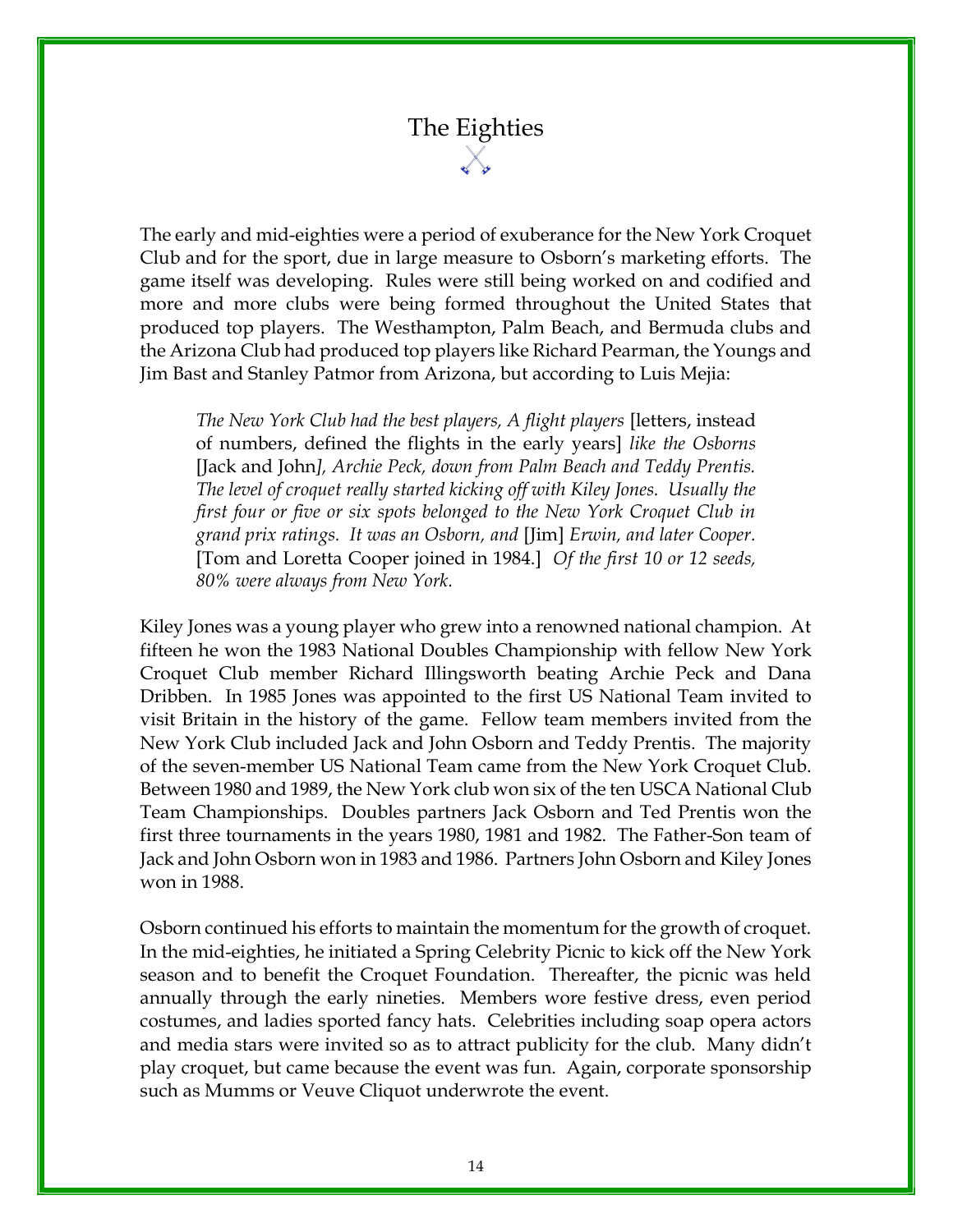Some publicity met with unforeseen results. According to Mike Gibbons, a Vice President of the Board and a tireless worker for both the Club and the USCA:

We tried in every way to get advertising and it was suggested that we get the demographics of who plays croquet. So a survey was done. It asked people to add up all their assets, real estate, bank accounts, etc. and to check where they belonged, whether they were worth \$100,000 or millions of dollars. The results showed that of those who responded, 81% were millionaires. The powers that be decided they would show the statistics to the advertisers, but it also seemed to have been released to the New York Times. The Times ran a story saying that millionaires were playing croquet in Central Park. We got more calls from women wanting to join the club.

Robert Clayton, former President and CEO of Laidlaw, Adams and Peck, became President of the New York Club in the 1982, serving as both President and Treasure for some years. A croquet maven with his own court in Quogue, Clayton had formed and been President of the Quantuck Bay Croquet Club. Clayton took the New York Croquet Club presidency after a tandem-leadership by Cathy Tankoos, who served as President, and Robert Liberman, who served as Chairman, from 1977 through 1980-81. Although Jack Osborn was still overseeing the New York club's activities, much of his focus was on the USCA, the Croquet Foundation, and Jacques International, an American licensee for Jacques equipment. By 1984, the USCA had grown by 4000% from 5 initial clubs to 200. In that year, Osborn moved his primary office to Palm Beach. The club's New York office was relocated to 59<sup>th</sup> and Park, above the Delmonico hotel.

"When Bob and I were Presidents, the game was sort of riding a wave or was buoyed by what was happening to the game, particularly in New York. There seemed to be an energy, a real vitality in the game and in the people around it," explains Jim Erwin. Robert Clayton was a President very much in the mold of Joseph Tankoos. "He was instrumental to the game, the feeling for the game and the love of the game," says Erwin. The Mid-Atlantic Regional final games were always held on his lawn in Quogue. He would give cocktail parties for the members, sometimes at The Leash. "All the parties in those days were seemingly more elaborate than they are today. They were more social and there were dinner parties." Clayton set the tone: croquet play was serious, but there was a party atmosphere. Everyone contributed. Clayton brought coffee and doughnuts for the club's frequent tournaments; others would bring sandwiches and beverages. The tournaments were very short. "You'd show up on Saturday morning and the tournaments were over Sunday," according to Mejia. Jack Osborn, Libby Newell, an early patron of croquet in New York and Palm Beach, and Marjorie Gubelman, an early founder of the Newport Croquet Club, were frequently on the courts. Cathy Tankoos played often, as did Fred and Pat Supper,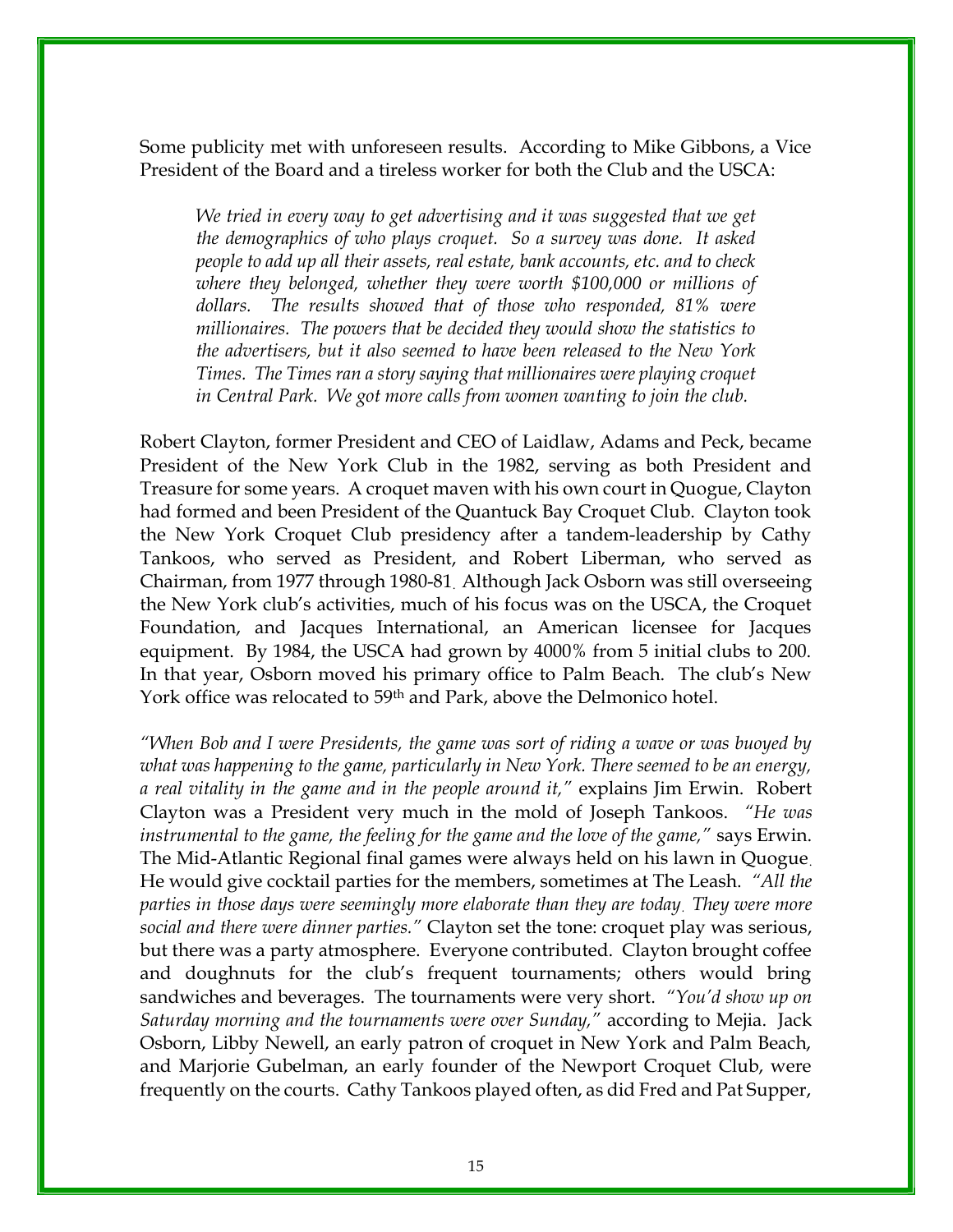founders of the Greenwich Croquet Club, and Bill and Marjorie Campbell, patrons of the Greenwich Club. Don and Connie Degnan, leading patrons of the New York Croquet Club, were also major supporters in those years. "Connie and Don would rent a bus and take all the players downtown to have a good time after the games," says Lila Baitschova, a longtime New York Croquet Club Board Member and Champion player. The Degnans hosted the Mid-Atlantic Regionals at their court on Long Island for years. "They opened their house for everyone during Hurricane Bob [in 1991], when everyone else was being evacuated," Lila adds. There was a strong sense of fraternity during Clayton's tenure: "So many interesting places we used to go and we dressed up beautifully. Really, I used to enjoy [it] tremendously," she continues. "You met the most loving, giving, cultured, traditional people."

 Clayton imposed a traditional club structure and oversaw a rigorous interview process for new members. "For early membership, one of the ways to join was to ask someone in the club, and then they would send an invitation to play as a guest, so members could get to know you. That lasted the better part of the season and then you got interviewed by Jack and later by Bob in his office downtown," according to Mejia, who himself was a later Membership Chairman of the Club in addition to being a longtime Treasurer. Lila Baitschova remembers waiting nine months before she was accepted, "Bob Clayton interviewed me in his office downtown by the church somewhere. And he interviewed me and he said 'You will hear from us, from the club.' And by October I heard, by that time I thought to myself, 'Well, nine months waiting.'" Loretta Cooper and husband Tom remember traveling up from Philadelphia after seeing the six-wicket game demonstrated on a segment on television's Good Morning America.

We called Jack, and he invited us out to Bob Clayton's house in Quogue to watch the Mid-Atlantic finals. It could not have been nicer and there was a beautiful croquet court. There was a small crowd for the finals, only 30 people, and Teddy was playing John Osborn. During the year we moved to New York, Bob Clayton interviewed us. He had this incredible office on Wall Street. It was an amazing process, very intimidating.

Wearing whites for all play became a New York Croquet Club rule during Clayton's tenure. Previously, players wore whites only during tournaments. Clayton introduced the whites rule to create a tone as well as to distinguish the croquet players from the lawn bowlers, who never wore white.

Since the club's inception and continuing through Clayton's tenure, there was an informal board structure, a loosely confederated group of leaders appointed by Osborn who established policy. The group included Bob Clayton, Don Degnan, Mike Gibbons, and younger, newer members like Jim Erwin and Luis Mejia. Devotion to the game of croquet, and a strong sense of volunteerism distinguished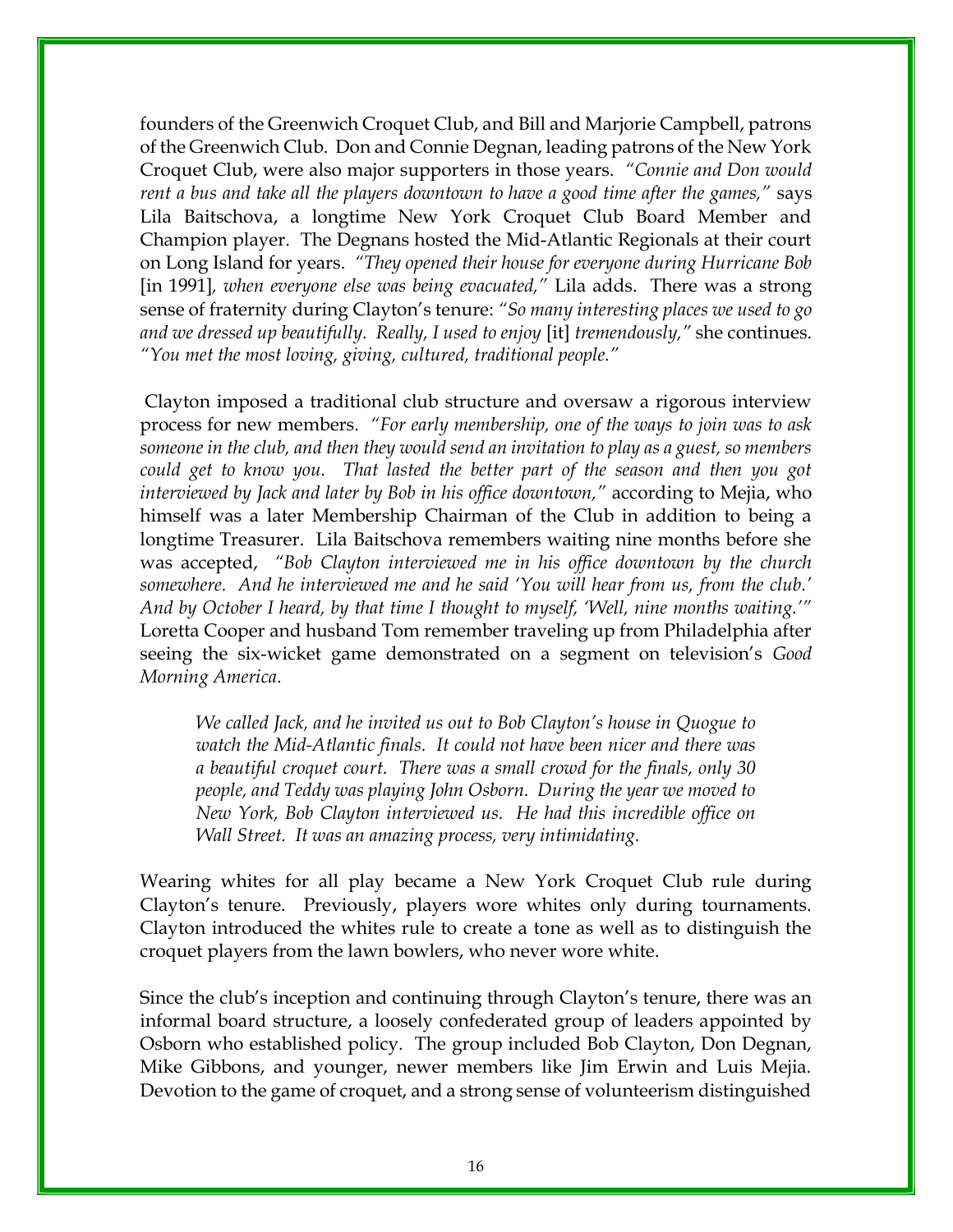some of these early leaders and so helped to define the New York Croquet Club to the rest of the croquet world. Jim Erwin reflects on the club:

There has always been a nucleus of people good for the game, that played the game, that traveled with the game. People like Mike Gibbons, Bob Clayton, Dick Brackett at the moment, who had a lot of vision for the game and where the game was headed. They sort of guided the Board, so we had a bigger vision than just New York City and made contributions to the USCA and were sort of leaders in the USCA generally. It was sort of incumbent on us to do so.

Clayton can be credited with having created the Quantuck Bay Croquet Club and having served as President of the New York Croquet Club as well as Treasurer of the USCA for years. He was elected to the Hall of Fame in 1992. Mike Gibbons served on the Management Committee of the USCA and was elected to the Hall of Fame in 1999. Jim Erwin was President of the New York Club at the end of the eighties and the first Regional President in New York State for the USCA. Dick Brackett is the current President of the USCA. According to Gibbons, "members of the New York Croquet club were out meeting boards of golf clubs and other clubs trying to get them to create croquet lawns. Most of the Management Committee of the USCA at one time was from the New York Croquet Club."

In the mid-eighties, Osborn hired a policy consultant to study the New York Croquet Club membership, which was top heavy with high profile names. The consultant suggested that the club recruit younger people because most of the membership was in its fifties. As Loretta Cooper comments,

When we joined there was a youthful surge. It had been pretty small and an older crowd, more like a country club crowd, a lot of people who summered in the Hamptons. Matt and Jeannie Burris joined later and Jerry Ball, just this whole new crew of people that we all hung out with and had parties with. It was a wonderful social life.

According to Norris Settlemyre, a long time Board Member who joined the club in 1987, a second wave of leaders came from this new group of members. "The first wave included Herb Swope, Jack, Joe Tankoos, Bob Clayton, Don Degnan, Al Heath and Mike Gibbons. The second wave included Jim Erwin, Brian Formento, Mark Altherr, Luis Mejia, Matt Burris, and Tom Cooper." It should be noted that Erwin joined the club for the first time in 1978 or 1979, stopped playing and rejoined a few years later and Mejia joined the club in the very early eighties. So, both Mejia, who is the longest serving Board member, and Erwin really provide a transition to the early leadership of the New York Croquet Club.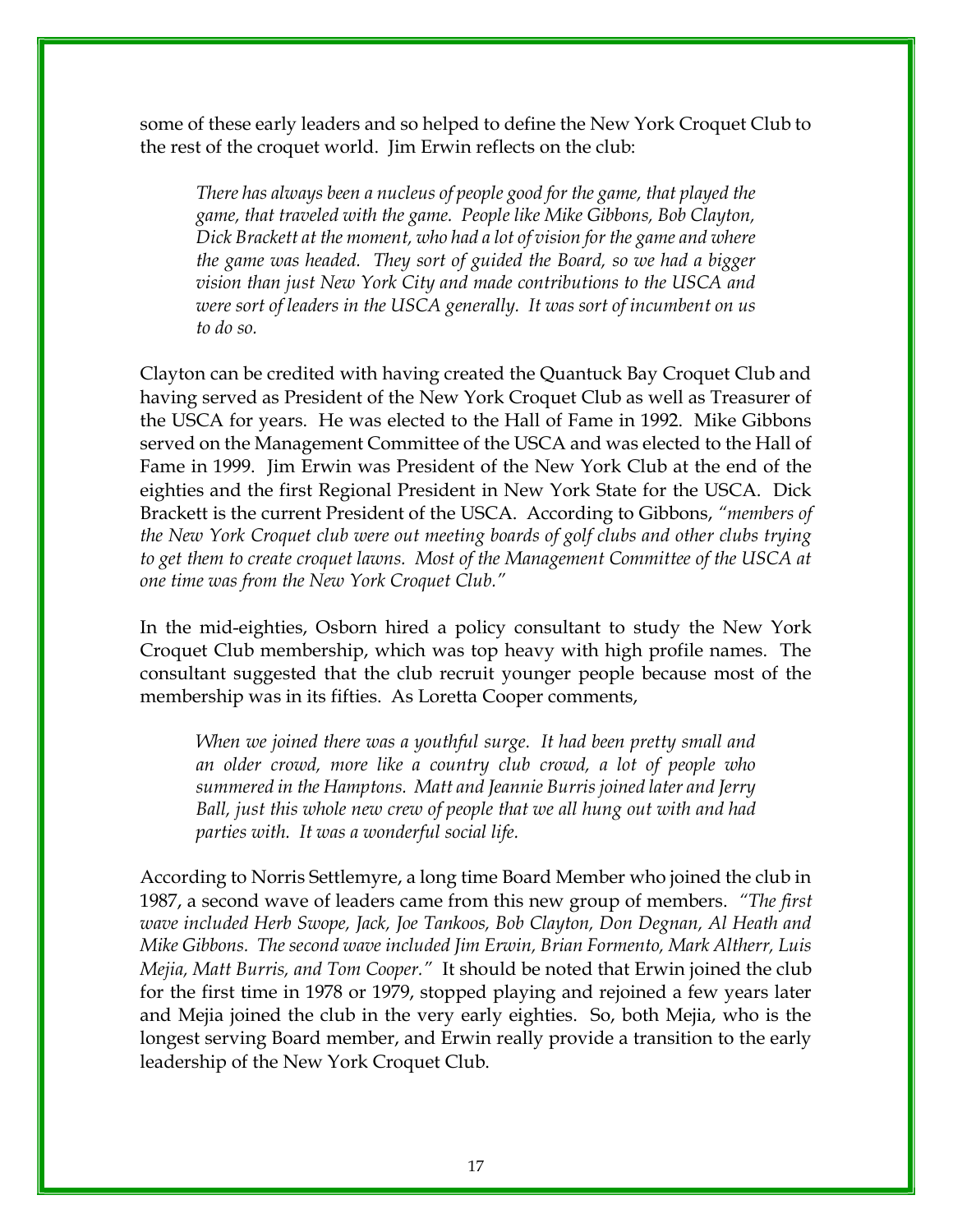As such, Jim Erwin took over the reigns of the Presidency from Bob Clayton in 1986-87. As the Club moved into its next era, Erwin was able to preserve the values that the older leadership respected while providing a fresh outlook that appealed to the new members. He and his Board, notably Mike Gibbons, and later Norris Settlemyre and Tom Cooper, worked tirelessly through the eighties to gain parity with the Lawn Bowlers for equal use of the Central Park facilities. Arduous negotiations went on for months until resolutions were agreed upon by both organizations that would respect each other's rights.

 The vitality for croquet evident in the early and mid-eighties was carried forward into the late eighties in a different way by a new group of very active members. A change was coming. Loretta Cooper reports, "When we joined, [the media] had kind of an upper crust take on the sport and I think it became so much less so that way. Now, the entré is whether you can play, it wasn't always that way." More and more people started playing by the late eighties. "The lawn started to go bare because of the amount of people playing," according to Mejia. And Erwin reflects:

There became more of a focus on the game. It seems to me that suddenly the best players didn't live on Park Avenue anymore, whereas they always had. They didn't live in Westhampton or Palm Beach. The exuberance of the late seventies and early eighties created energy in the middle-eighties that changed the game from Jack's original vision. It was publicized differently out west. Jack believed in bringing in people to show the flash and sizzle and believed that these people would draw others to play. But underlying it all, the people have to love the game. And those are the ones who stick around. Those who stick around, the people who get there, get through the mechanics, get through the frustration of not being able to play the game, then get the strategy and all that's revealed.

People were sticking around. John Osborn and Kiley Jones started giving clinics in the evenings that were heavily attended. New players were learning the game by watching the New York Croquet Club champions play. Golf croquet tournaments were played which helped beginners learn the basics. Croquet-athons were introduced to the New York Club in the early eighties by Xandra Kayden, who founded the Collegiate Division of the USCA. Different from golf croquet, the croquet-a-thons were small tournaments that were scheduled before the sanctioned tournaments. They allowed beginning players to use the strategy of break play without the stress of playing a full game. A Challenge Ladder was introduced in 1987 and, importantly, Mini tournaments began to be played in 1988.

Initiated by Bill Mead, and helped along by Teddy Donohue, Jerry Ball, Bernadette Tracy, and Matt and Jeannie Burris, the Minis were a series of small tournaments played during the summer on weekend mornings. They were for newer players,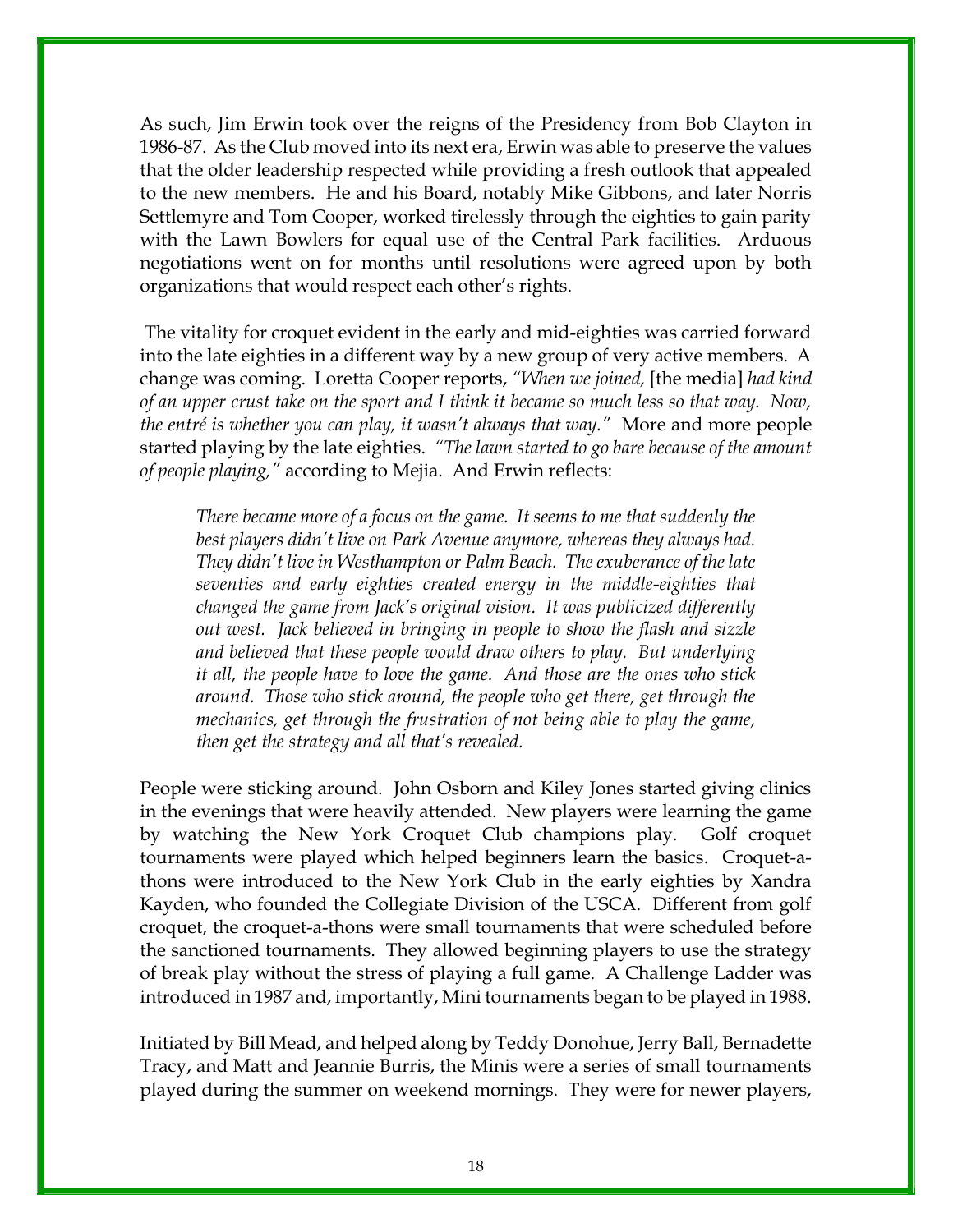B and C level, who wanted to learn the game and have fun. According to Bill Mead:

They were played from 7:00 AM to 1:00 PM on Saturday mornings, so as not to interfere with club play. We played three matches for fifty minutes apiece and we brought our own alarm clocks, because the flags and clocks were only for tournament use. Lila [Baitschova] came by and thought they were a great idea and played in all of them. We did one a month, so three a summer. There were goof prizes like headbands and coffee cups and goofy plaques. Doug Moore, [a current Board member], played and Terry Colbert [currently President of the New York club], came up through the Tournaments. We drew people from Tuxedo Park, New Jersey, Greenwich, Philadelphia and Delaware.

The Club instituted the Mini-Tournaments, putting them on the season schedule in 1991, and made Mead the Mini-Tournament Director. In 1993, the club initiated an official Mead Cup Tournament, naming it for Bill Mead to honor his contribution. It is played as a non-sanctioned, small tournament in the early part of the New York Croquet Club season. As of 2002, the Mead Cup was renamed to honor the club member who is most recently deceased. The last person to be honored was Theo Holcomb in 2002. Since the Mini-tournaments began, the New York Croquet Club has had a series of small tournaments played throughout the summer. They include the Dog Days Tournament played in August and the Polar Bear Tournament played at the end of the season.

An extremely important change to the club was its official incorporation in 1986 and the creation of its bylaws. Prior to this change it had operated as an association. There were those who regarded the incorporation as a controversial turn for the club. The second wave of leaders, Mark Altherr, Brian Formento, Tom Cooper and Luis Mejia, believed that the Club needed an official governing structure. Many long-term members felt that the old way was better. Although he joined in the late eighties, Norris Settlemyre comments on how the Club used to work, "The Board used to consist of pretty much the guys who started the thing. It wasn't formal, you'd just call each other and say what do you want to do and just do it. Things pretty much got done between Bob Clayton and Jack and Mike Gibbons. Mike and Bob did an awful lot and ran it to have fun." For Lila Baitschova, "You don't need bylaws; you are the bylaws. If you have five or six quite established gentlemen, you are the bylaws. You know exactly what you want to do and how you want to do it and everybody is happy." According to Mark Altherr, "The early Board was nominal. There were a lot of people you never saw. It evolved very quickly after the bylaws were in place because the board became a group of people who were very active." Says Tom Cooper, "The New York Croquet Club was gaining a stronger core group and those of us who had to administer to that group realized we had no control. We needed control in order to administer to that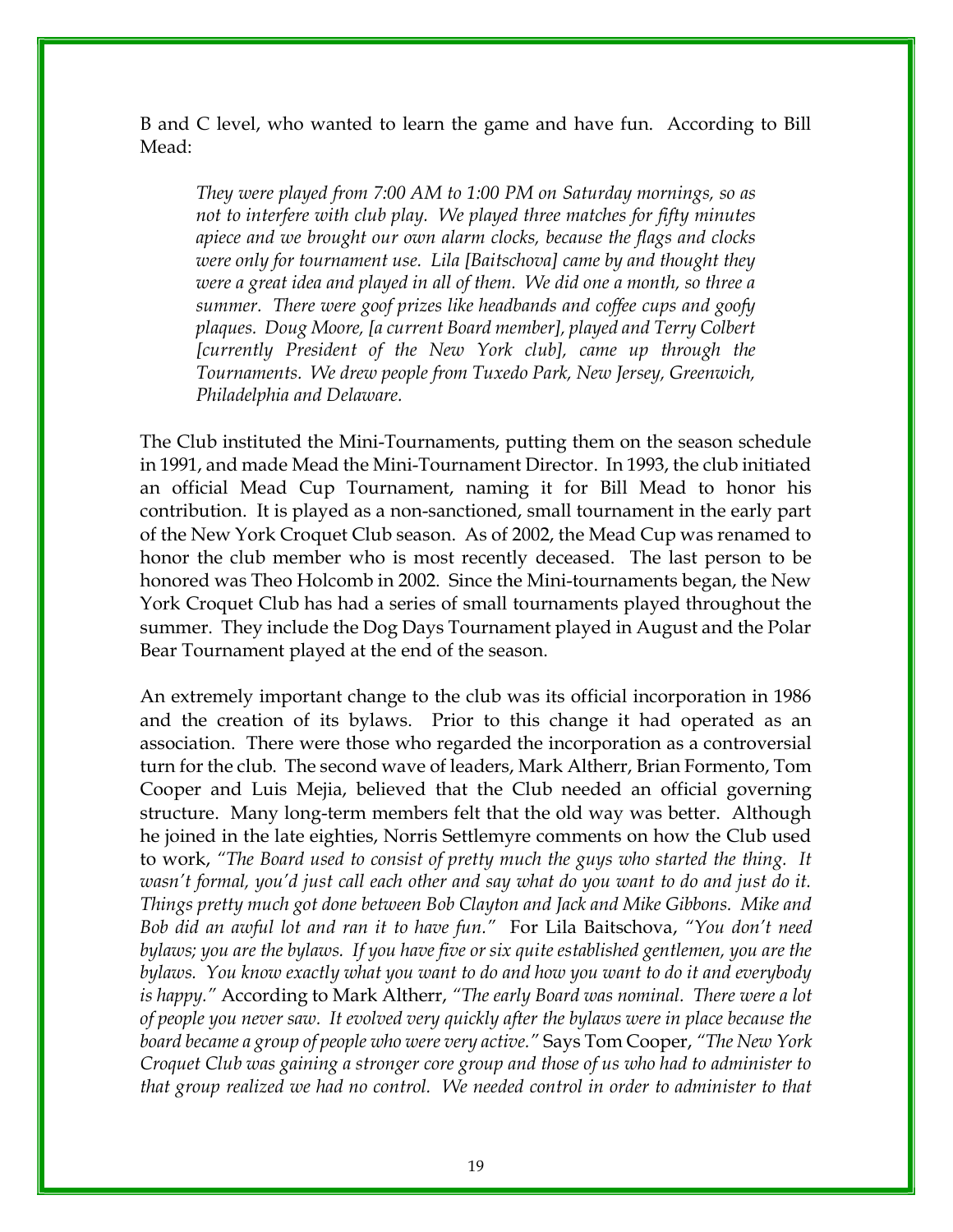group." The younger group felt that one of the most important reasons for incorporation was to create an official structure that would absolve the Board from liability. They also wanted to achieve more growth for the Club and, importantly, wanted to separate the Club from the national organizations like the USCA and Croquet Foundation to which, until this point, the club had been tightly linked, through the efforts of Jack Osborn and the early Board. Mike Gibbons expressed concern that "if you publish rules or bylaws, you'll have people who only read the bylaws and never play the game and try to make that their vision of croquet." Eventually, both Gibbons and Erwin agreed, "The common sense thing to do was to incorporate to protect the board members."

Once the younger group decided to incorporate, Mark Altherr took on the responsibility of finding a suitable set of bylaws and filling out the incorporation papers.

Because we were not a charity we had to be a  $501(c)$ 7 which was by definition a result of incorporating in New York State. We didn't have to do something with the IRS, it was the state that determined out tax status- -if you are by definition a not for profit corporation you're one or the other and you have to prove something to be a  $501(c)3$ , so we were a  $501(c)7$ . For the bylaws I took forms from all sorts of clubs [including] the Metropolitan Club, Sleepy Hollow Country Club and then just put something together that I thought was appropriate.

Many including Jack Osborn, Luis Mejia and Jean Arrington, who worked in Jack's office and was Treasurer of the USCA, reviewed the new bylaws. After the bylaws were approved, Altherr went on to formalize the reporting done at the Board Meetings and served as the club Treasurer after Bob Clayton, responsibilities he later turned over to Luis Mejia. As the eighties moved forward, Osborn began spending more and more time in Palm Beach attending to the USCA and Croquet Foundation. He was still very actively involved in the New York Club: serving on the Board and overseeing the Nationals until they were moved to Palm Beach and the Spring Kickoff Picnic. In 1988, the New York Croquet Club Championships were renamed the Osborn Cup by the club's Directors in appreciation of all that Jack Osborn had done, not only for the New York Croquet Club, but for croquet everywhere. The new name went into effect in 1989 the same year that Jack stepped down as President of the USCA.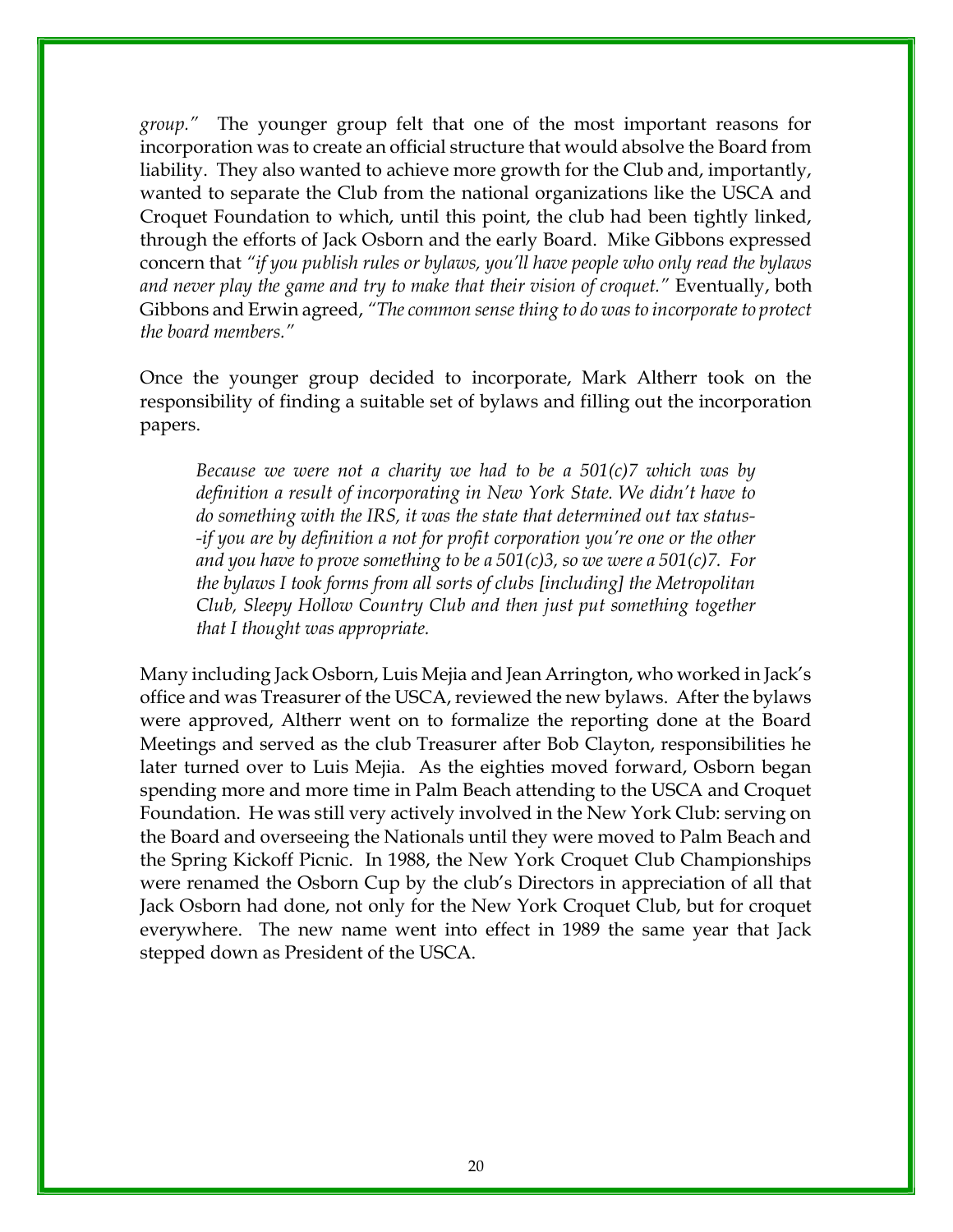# The Nineties

In 1990 Jim Erwin became President of the New York State region for the USCA and Tom Cooper became President of the New York Croquet Club. Both Erwin and Gibbons remained actively involved on the Board in the early nineties. During Cooper's term, which lasted from 1990-91 through 1993, there was a surge in membership to more than 100 members and interest in the game continued to grow. Teddy Prentis and Michael Charrier were giving clinics. Cooper instituted a spring kickoff mini-tournament to be run by the current President of the Club. Terry Colbert later renamed it the President's Cup during his presidency. It was designated as a one-day hi-lo tournament and Loretta Cooper remembers always being Walter Kaufman's partner. Walter is the longest surviving member of the New York Croquet Club, a devoted and somewhat ubiquitous croquet player. As Luis Mejia relates,

I was walking down the street in Martha's Vineyard one time visiting some friends and there's Walter. 'Hi Luis,' he called me. 'Where are you going?' 'I'm going to get a beer, Walter.' And he says, 'Come and play croquet.' 'What?' 'Yeah.' And a block away there's a lawn the size of this table and there was Nelga and John Young and the Campbells. They were having a tournament. I see him at places I just never expected to run into Walter.

Bill Mead's Mini-tournaments were formalized in 1991 during Cooper's presidency. At that time he instituted the Polar Bear Tournament and established an ongoing intra-club summer tournament in which members could challenge each other to play at their convenience. It was quite similar to a challenge ladder and, according to Loretta Cooper, a fair amount of people played. Loretta Cooper also relates that an important legacy of Tom's tenure was the development of a sister relationship with the Delaware Croquet Club. "A lot of people from Delaware would come to our tournaments and we would go to theirs. Rufus Bayard, Tom Hughes and his brother, Jim and Jim's son Jay came for the New York States and for the Osborn, also the Mid-Atlantic Regionals when they were played on Long Island." This relationship continues to the present. There seems to be a strong tie among the old guard champions of the New York Club who make the Delaware Invitational a high priority.

The newer members were actively participating in club activities. A club newsletter called The Croquet Times was created by Bill Sloboda during Cooper's tenure and had its first issue in 1992. Parents brought their children to the courts. Babies were put in a playpen in the clubhouse so parents could play croquet, as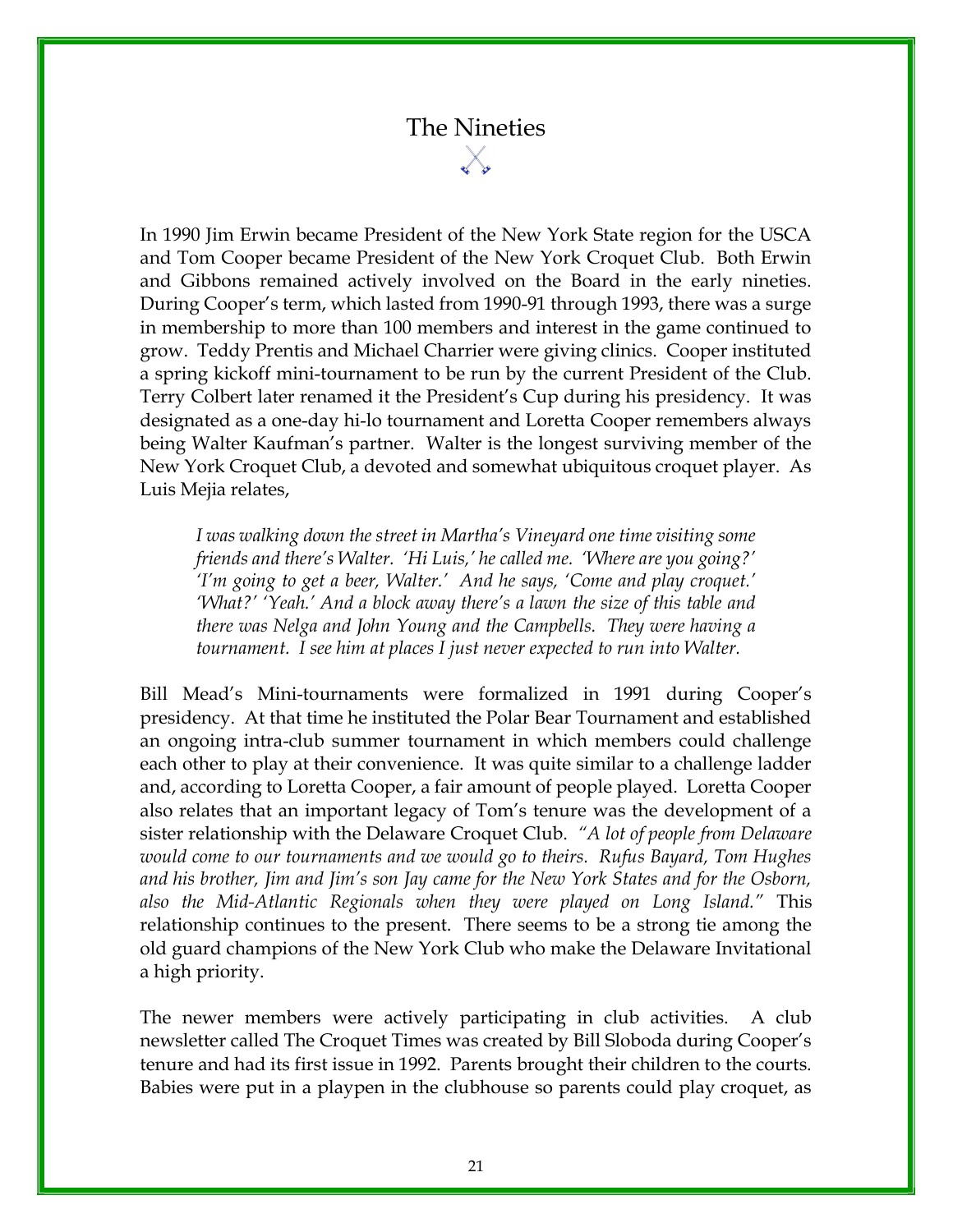Patricia Cooper and Lily Cooper probably well know. Patricia Cooper, the Coopers' young daughter, was USCA Spectator of the Year in 1991. An active social life revolved around the game and included Matt and Jeannie Burris, the Coopers, Bill Mead, Lucille Moresca, John and Nelga Young's granddaughter Heidi La Suer, and John Osborn. Eventually this enthusiasm for the New York club was reflected in the size of the Board of Directors, which ballooned to fifteen members by the early nineties. The Board had grown through an effort made by Cooper to have a broader representation of the membership. However, the Board had become so big that it was difficult to get business done. Mike Gibbons' earlier comments on establishing bylaws proved prophetic. In retrospect, many who were there feel that too much time was being spent discussing bylaws and policy and not enough time was spent on croquet. New bylaws were adopted concerning the nomination process and board meeting attendance.

Matt Burris was President of the New York Croquet Club from 1993 through 1994 and was followed by Michael Charrier who served from 1994 through 1997. Members continued to be very active during Burris' tenure. There could be as many as sixteen players on the courts on any given Saturday morning. Tom Cooper and Kiley Jones were Board members who helped with the Spring Tournament and the Osborn Cup. In 1994, The New York State Championship Tournament, which served as the club's major spring competition, was renamed The Robert and Marie Clayton Cup in honor of the contributions to the club made by Robert Clayton and his wife. The idea for the new Cup was Teddy Donohue's, who found the trophy and had it engraved. The large silver cup was unveiled by Teddy Donohue and Mark Altherr in 1995 at a party given for the Clayton's at The Leash Club. While he was President, Burris designed a five-page survey to poll the members on every element of the club, in an effort to align stewardship with membership. Based on the results of the survey, the Spring Celebrity Picnic was dropped after 1994. Monies that it had raised for contribution to the Croquet Foundation and Central Park Conservancy were now to be raised from Minitournaments.

During his term as President from 1994 to 1997, Michael Charrier worked hard to generate new membership for the New York Croquet Club. He introduced people to the club through the croquet clinics that he conducted every Tuesday evening as well as through the annual all-Ivy wicket shoots that he conducted at the Harvard or Yale Club. Charrier was the head of the USCA Collegiate division for a number of years and coached at several colleges, which accounts for his acknowledged teaching skills. During his tenure the Clayton Cup/New York State Championships were renamed for the first time the Clayton Cup/New York Invitational. According to Norris Settlemyre,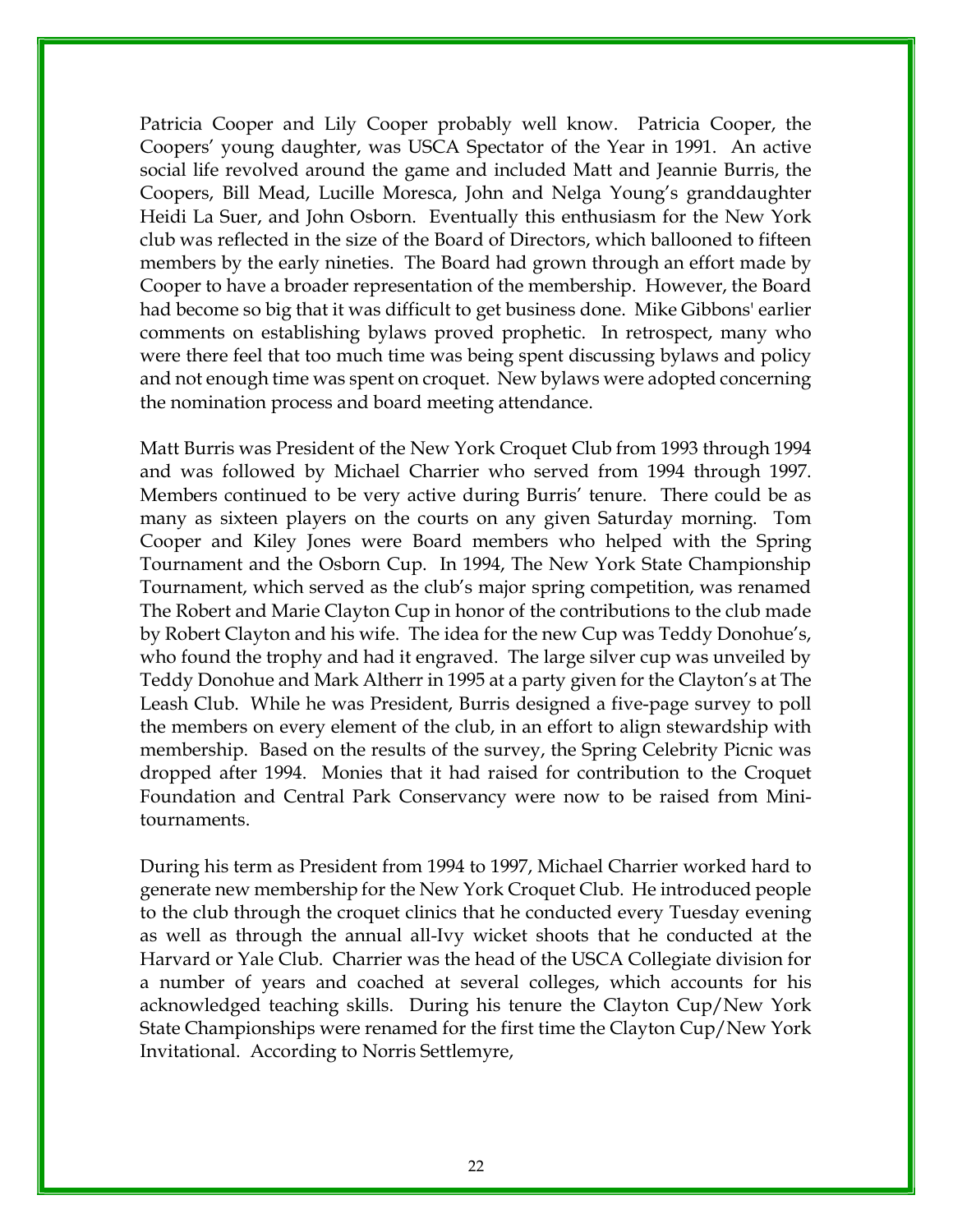The New York Championship was a time for people to come to New York from Delaware, Virginia, New England, Pennsylvania and they played for the New York State Championship. New Yorkers would reciprocate and go down to them and play, but a bylaw was made in the USCA rules preventing travel out of a player's region to play in a championship in another region. So, Mike Charrier changed the name to the New York Invitational and we continued to invite people and anybody who wins, wins the title. When you hold an event you want the best field possible and you want people from all over the country.

The Invitational reverted back to a state championship in 1995-96, but became an invitational again in 1997. In 1998, during Terry Colbert's term as President, the Osborn Cup, which had been the club's exclusive croquet championship, was opened up as an invitational as well. Due in large measure to Colbert's efforts, both tournaments have become enormously successful. Both Invitationals draw top champions from across the country and are so popular that they are usually filled within weeks of the invitations being mailed. Rich Curtis, a National Champion, former New York State District President, and New York club member who has come to every Osborn and Clayton Cup Championships since 1988 with the exception of one, comments:

In 1995 or 6 you had a tough time in those years getting 40 people to play, unlike the late eighties, for the New York State Championships. Then the club opened up the tournament to people around the country and it became a great success. You guys have the greatest location of any club that I've ever been to. Where else can you be playing croquet in the middle of this park, looking south at the greatest skyline in the world. It's absolutely spectacular.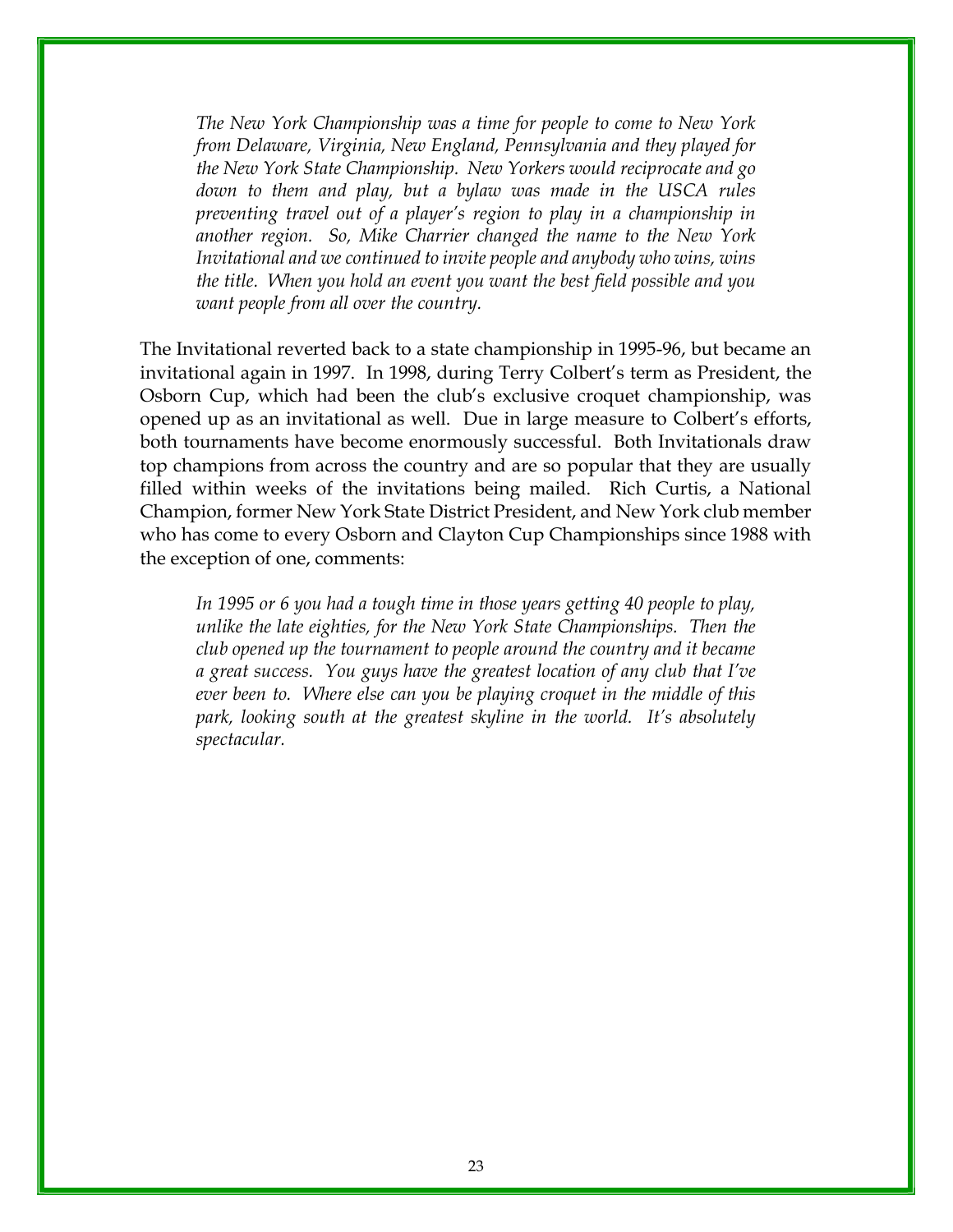### The New Millennium

Terry Colbert became President in 1998 and remains so in 2002. Colbert's presidency was welcomed as a bridge between the many differing points of view that had arisen through the years. His emergence as President seemed to satisfy everyone, even the lawn bowlers. Colbert met with Tony Reynall, who coincidentally became President of the Lawn Bowlers at the same time Colbert moved into his role, and the Presidents discussed the long history between the two clubs. They dedicated themselves to continuing to improve the relationship by attending each other's meetings and maintaining open communication between the clubs. According to Luis Mejia, "Terry has been one of the best Presidents. He has done a yeoman's job of taking a position and refining it to where it really just hums." Colbert created a database for the first time for all members. He solicited friends of the club and set up mailing lists for the two Invitationals. Drawing on his design background, he has created stationery, expense forms, membership forms, marketing flyers, and a new banner. In effect, through his attention to detail, Colbert has revived the New York Croquet Club's image of itself and, so, strengthened its structure.

As of September 2002, an increasing number of people are out on the courts playing croquet. Members are cheerful and the club is running smoothly. According to Colbert, "Membership goes up and goes down. We are not short of funds and we have some active members. We like new energy. We like getting new players in, people who care and are smart and volunteer." Under Colbert, the New York Croquet Club has entered a new mature phase. Moving forward without the need to fulfill a grand vision, it achieves the important goal of keeping its individual members happy.

Maybe years from now there will be lots of pros and television, who knows. But you know what? I don't think we [the Board] discuss it in those kind of global terms. I think we simply go along with what's happening at the moment and with what's working at the moment. We do not have major global discussions like our character of today versus yesterday.

And, for now, it's working.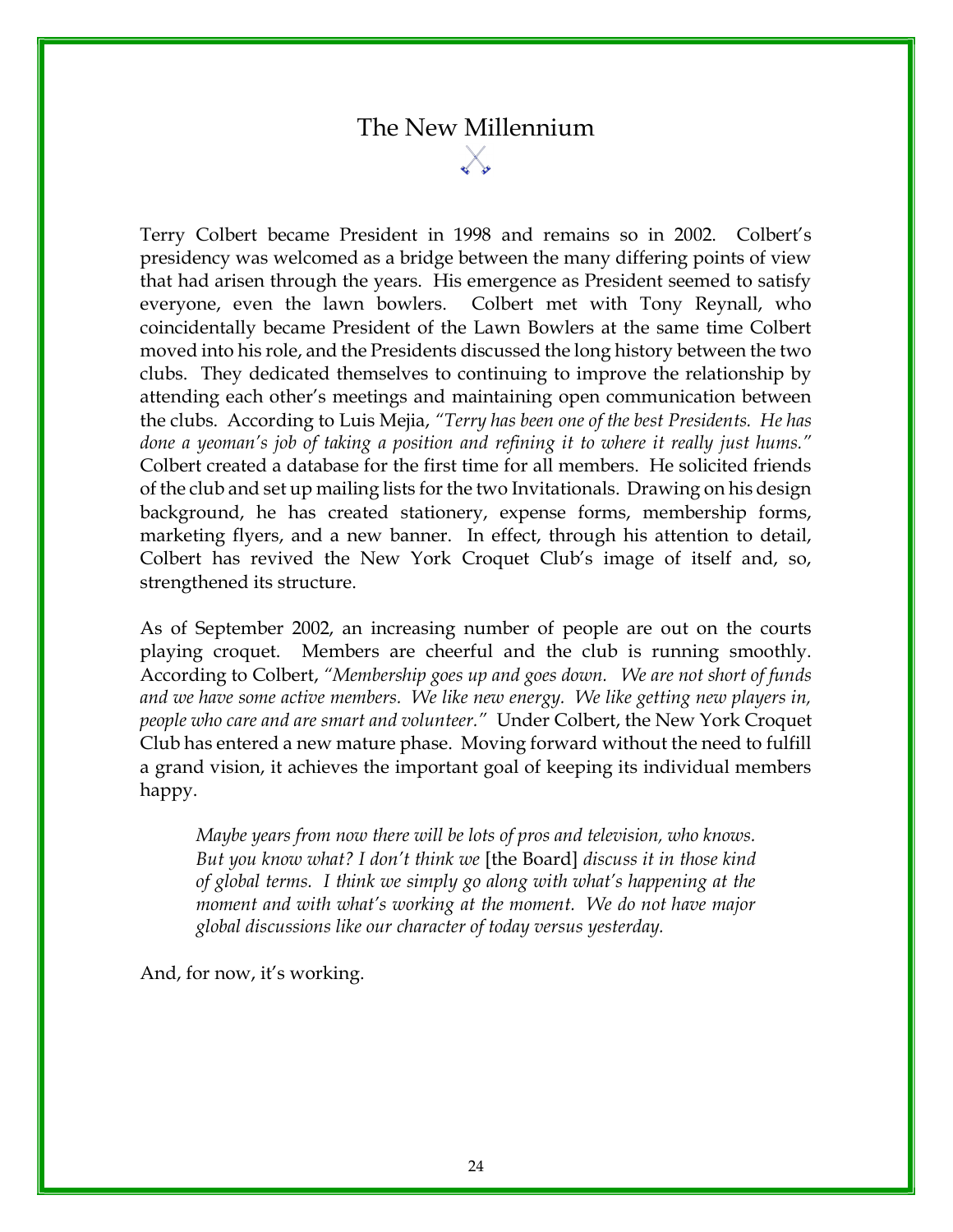Appendix I

#### New York Croquet Club Founding and Charter Members 1967-68

Charles E. Andrews Richard Barkle H. Hubert Boscowitz Robert Bragarnick Edgar Bronfman Gates Davison Peter Duchin Andrew P. Fuller C. Gerald Goldsmith Joseph Goodson John David Griffin Robert L. Haag William O. Harbach W. Averell Harriman Alfred R. Heath Dwight A. Hemion Ray Herrman, Jr. Chester Herzog Salvatore Iannucci Robert Kerdasha Homer A. Langdon Laurence C. Leeds, Jr. Philip Lukin Peter Maas

Michael Maas William J. Marlow Spencer Martin John Mosler Robert G. Miller Jack R. Osborn John S. (Bud) Palmer Sandy Pitofsky E. A. Prentis III Donald J. Quinn Joseph Rhodie Jay Rossbach, Jr. Robert W. Sarnoff David H. Seininger Herbert B. Swope, Jr. Frank B. Sawdon Lawrence V. Stapleton S. Joseph Tankoos, Jr. DuPratt White Taylor Nicholas Vanoff David Wayne Henry S. White Robert Widener H. Raymond Winship, Jr.